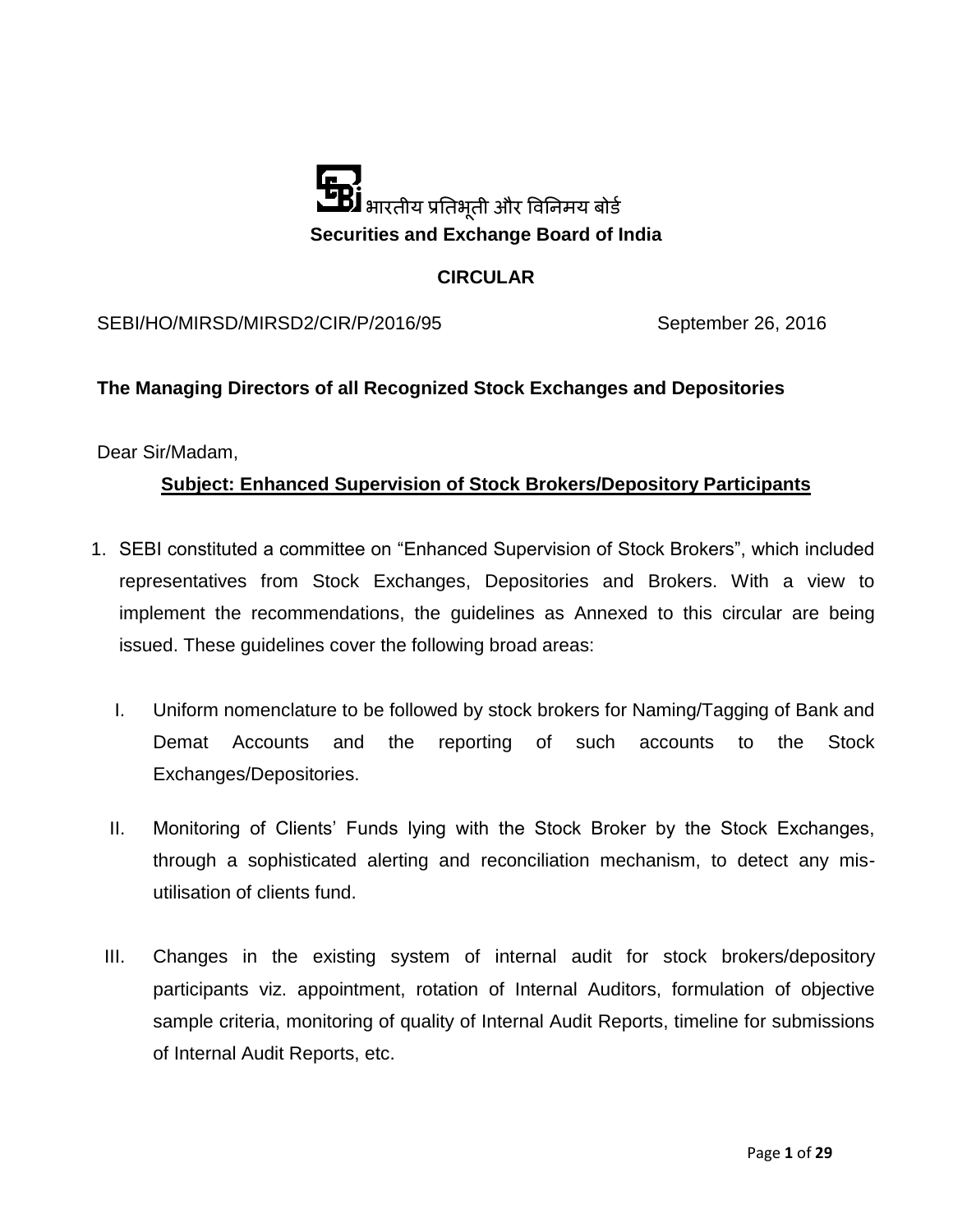- IV. Monitoring of Financial Strength of Stock Brokers by Stock Exchanges so as to detect any signs of deteriorating financial health of stock brokers and serve as an early warning system to take preemptive and remedial measures.
- V. Imposition of uniform penal action on stock brokers/depository participants by the Stock Exchanges/Depositories in the event of non-compliance with specified requirements.
- VI. Other Requirements:
	- a. Uploading client's funds and securities balances by Stock Brokers to Stock Exchange System and onwards transmission of the same to the clients for better transparency.
	- b. Clarification on Running Account Settlement
	- c. Providing PAN details of Directors, Key Management Personnel and Dealers, to Stock Exchanges and any change thereof.
- 2. The Stock Exchanges/Depositories are directed to:
	- a. bring the provisions of this circular to the notice of the Stock Brokers/depository participants and also disseminate the same on their websites.
	- b. make necessary amendments to the relevant bye-laws, rules and regulations for the implementation of the above directions in co-ordination with one another to achieve uniformity in approach.
	- c. communicate to SEBI, the status of the implementation of the provisions of this circular in their Monthly Development Reports.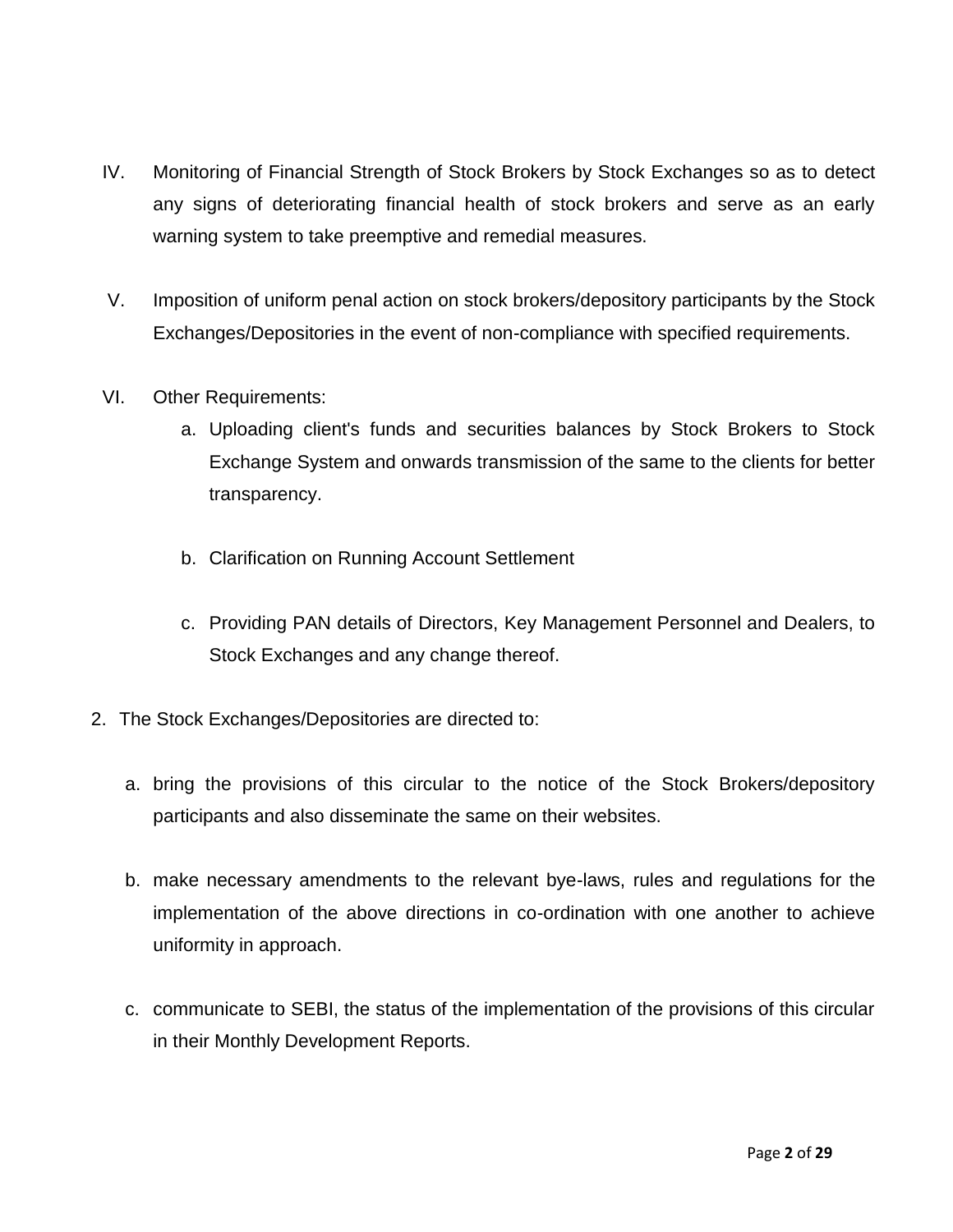3. This circular is issued in exercise of powers conferred under Section 11(1) of the Securities and Exchange Board of India Act, 1992 to protect the interest of investors in securities and to promote the development of and to regulate the securities market.

Yours faithfully,

**Debashis Bandyopadhyay General Manager Market Intermediaries Regulation and Supervision Department**

**Encl. : Annexure**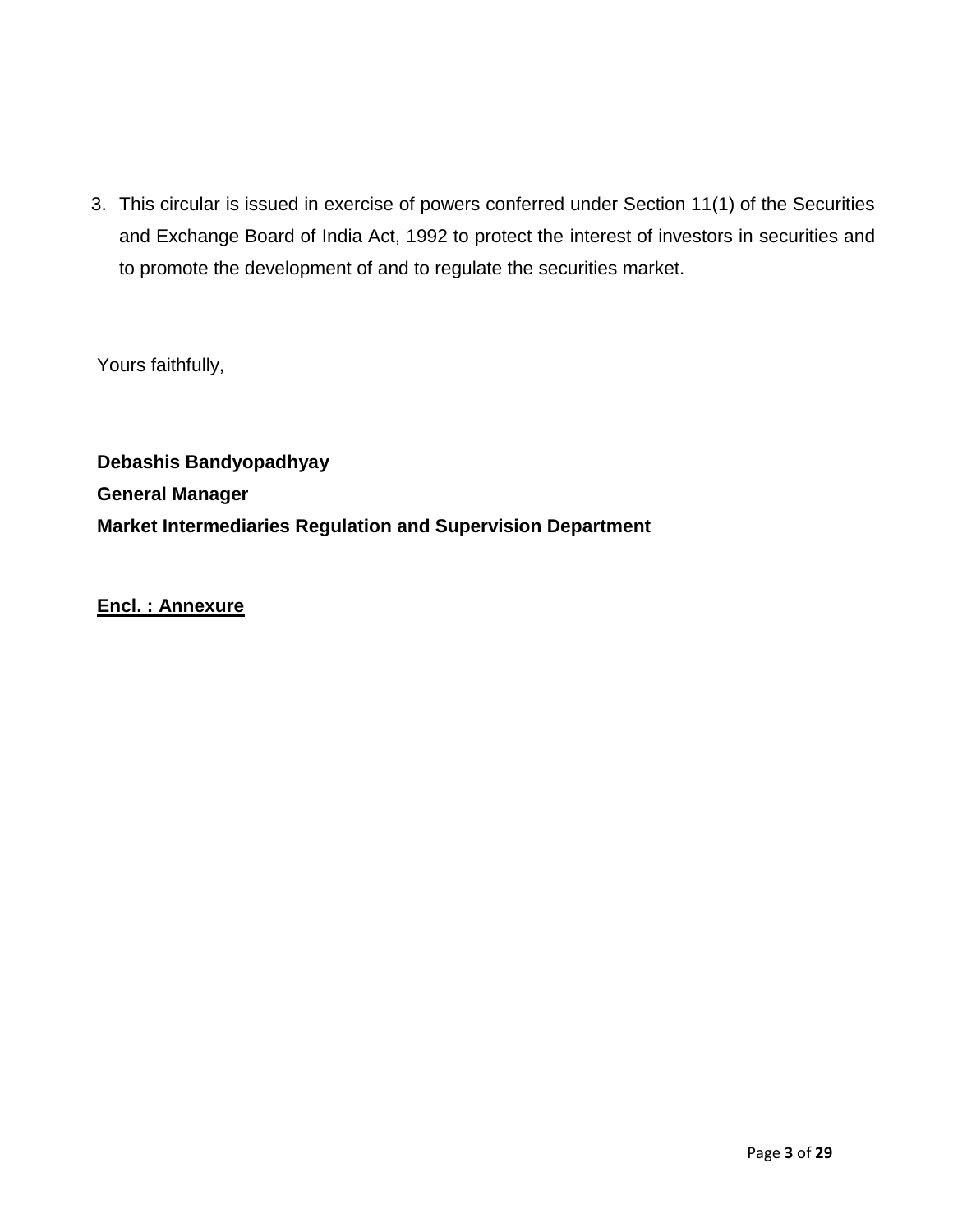# **Annexure**

### **1. Naming/Tagging of Bank and Demat Accounts by Stock Broker**

- 1.1. Bank accounts and Demat accounts maintained by all stock brokers shall have appropriate nomenclature to reflect the purpose for which those bank/demat accounts are being maintained.
- 1.2. The nomenclature for bank accounts and demat accounts to be followed is given as under:
	- 1.2.1. Bank account(s) which hold clients funds shall be named as "Name of Stock Broker - Client Account".
	- 1.2.2. Bank account(s) which hold own funds of the stock broker shall be named as "Name of Stock Broker - Proprietary Account".
	- 1.2.3. Demat account(s) which hold clients' securities shall be named as "Name of Stock Broker- Client Account".
	- 1.2.4. Demat account(s), which hold own securities of the stock broker, shall be named as "Name of Stock Broker-Proprietary Account".
	- 1.2.5. Demat account(s), maintained by the stock broker for depositing securities collateral with the clearing corporation, shall be named as "Name of Stock Broker-Collateral Account".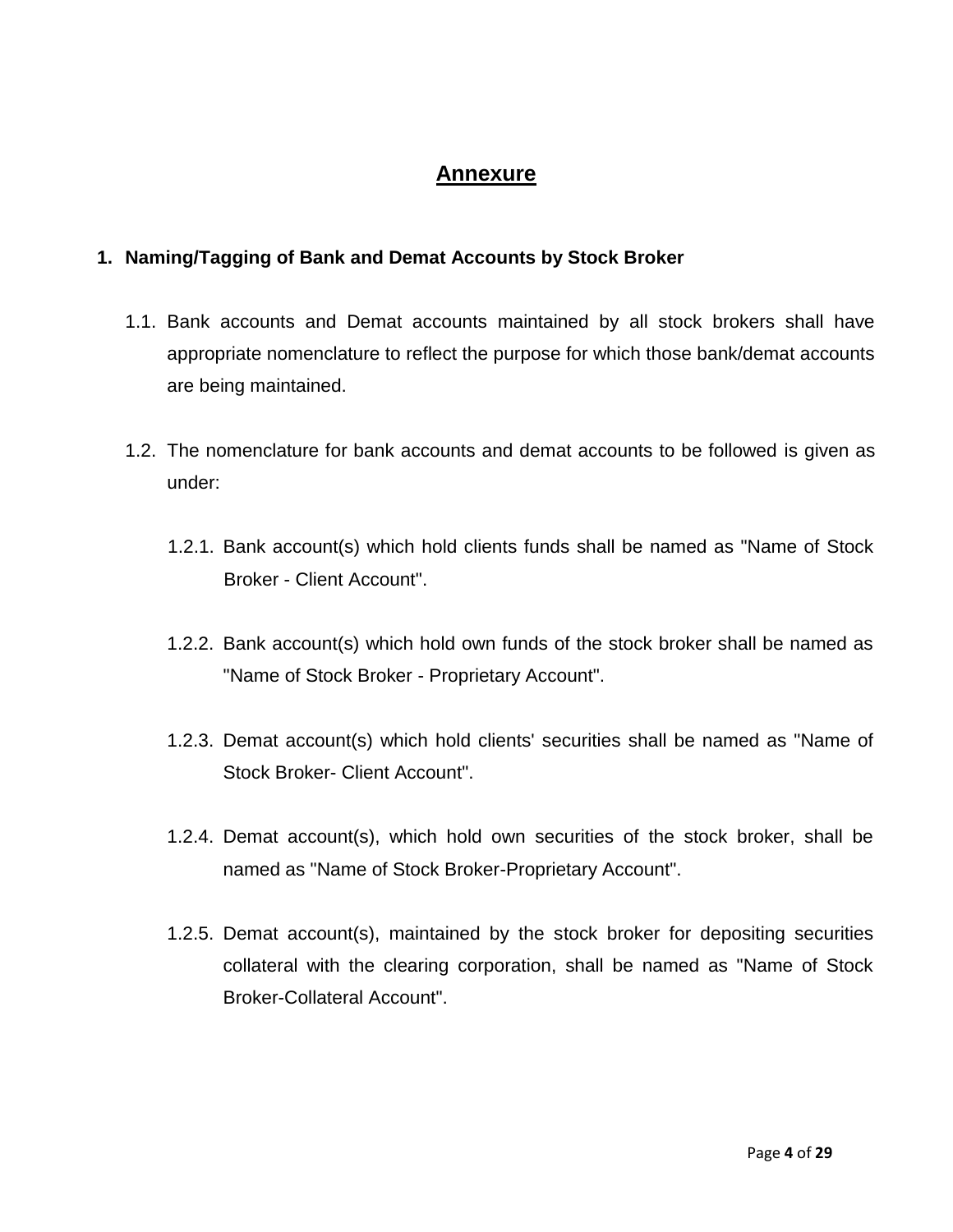- 1.2.6. Demat account(s) held for the purpose of settlement would be named as " Name of Stock Broker - Pool account".
- 1.2.7. Bank account(s) held for the purpose of settlement would be named as " Name of Stock Broker - Settlement Account"

### **2. Reporting of Bank and Demat accounts maintained by Stock Broker:**

2.1. The stock brokers shall inform the Stock Exchanges of existing and new bank account(s) in the following format:

| Name and Name of   Account   IFSC |               |               |      | Name of | Purpose of   | Date of |
|-----------------------------------|---------------|---------------|------|---------|--------------|---------|
| address of                        | the           | <b>Number</b> | Code | Account | Account      | Opening |
| <b>Bank</b>                       | <b>Branch</b> |               |      |         | (Own/Client/ |         |
|                                   |               |               |      |         | Settlement)  |         |
|                                   |               |               |      |         |              |         |
|                                   |               |               |      |         |              |         |

2.2. The stock brokers shall inform the Stock Exchanges of existing and new demat account(s) in the following format:

| Name of   |                  | Account   DP ID   Name of | <b>PAN</b> | Sub-type/ tag of      | Date of |
|-----------|------------------|---------------------------|------------|-----------------------|---------|
| <b>DP</b> | Number/          | Account                   |            | Demat Account         | Opening |
|           | <b>Client ID</b> | Holder                    |            | (Proprietary/ Client/ |         |
|           |                  |                           |            | Pool/ Collateral)     |         |
|           |                  |                           |            |                       |         |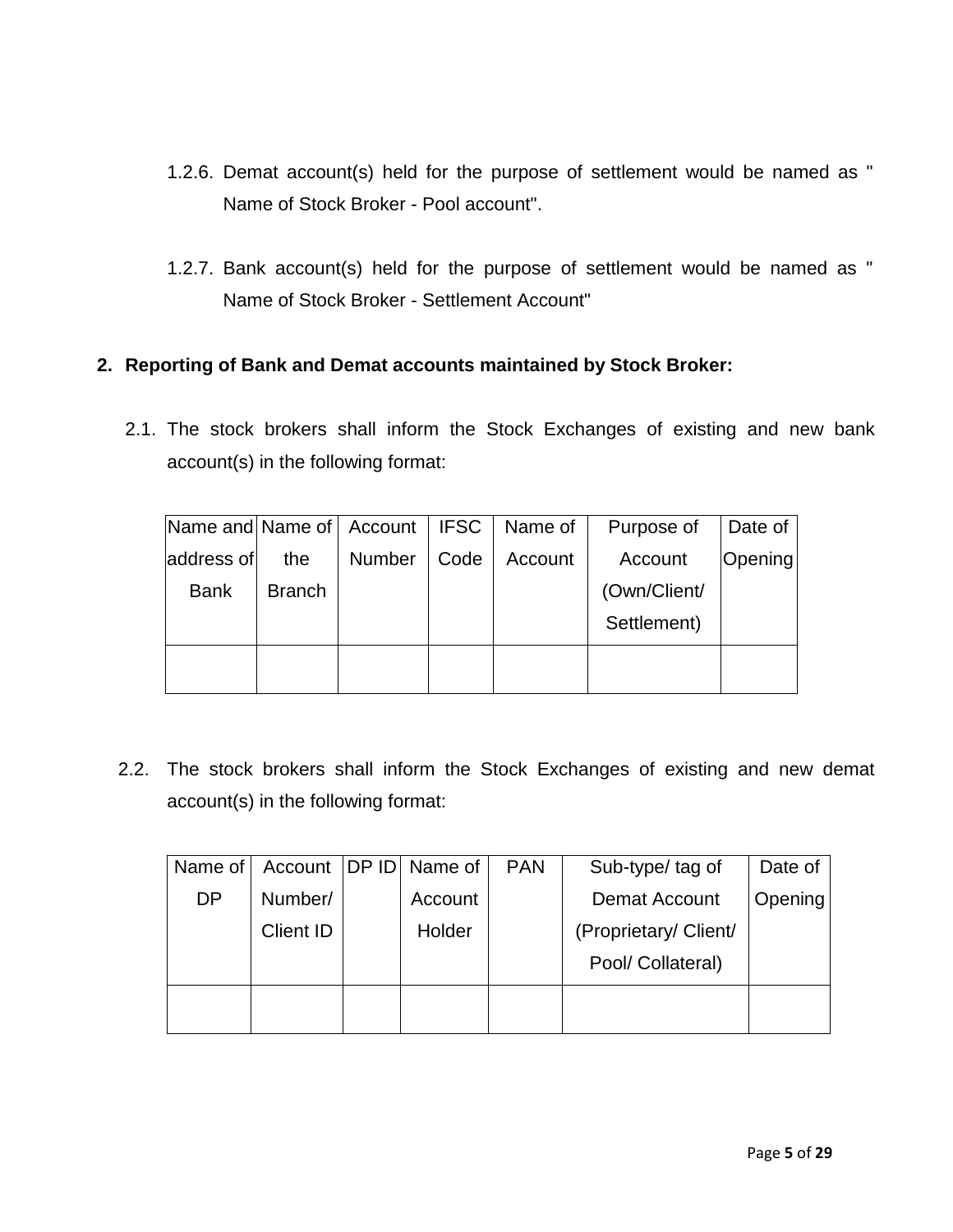- 2.3. Stock Exchanges and/or Depositories, as the case may be, shall ensure the following:
	- 2.3.1. All existing demat accounts maintained by stock brokers are assigned the appropriate nomenclature as mentioned above, within three months from the date of this circular.
	- 2.3.2. All existing bank accounts maintained by stock brokers which do not have the above mentioned nomenclature, shall be assigned appropriate nomenclature, within six months from the date of this circular.
	- 2.3.3. Details of all existing bank and demat accounts shall be communicated to Stock Exchanges by the stock brokers in the format specified above within one month from the date of this circular.
	- 2.3.4. All new bank and demat accounts opened by the stock brokers shall be named as per the above given nomenclature and the details shall be communicated to the Stock Exchanges within one week of the opening of the account.
	- 2.3.5. In case of closure of any of the reported bank and demat accounts, the same shall be communicated to the Stock Exchanges within one week of its closure.
	- 2.3.6. Depositories shall ensure that once the nomenclature for a particular demat account has been assigned by the stock broker, then the same shall not be modified.
	- 2.3.7. Any non-compliance/non-reporting in this regard by the stock broker shall attract penal action as per the provisions of Stock Exchanges.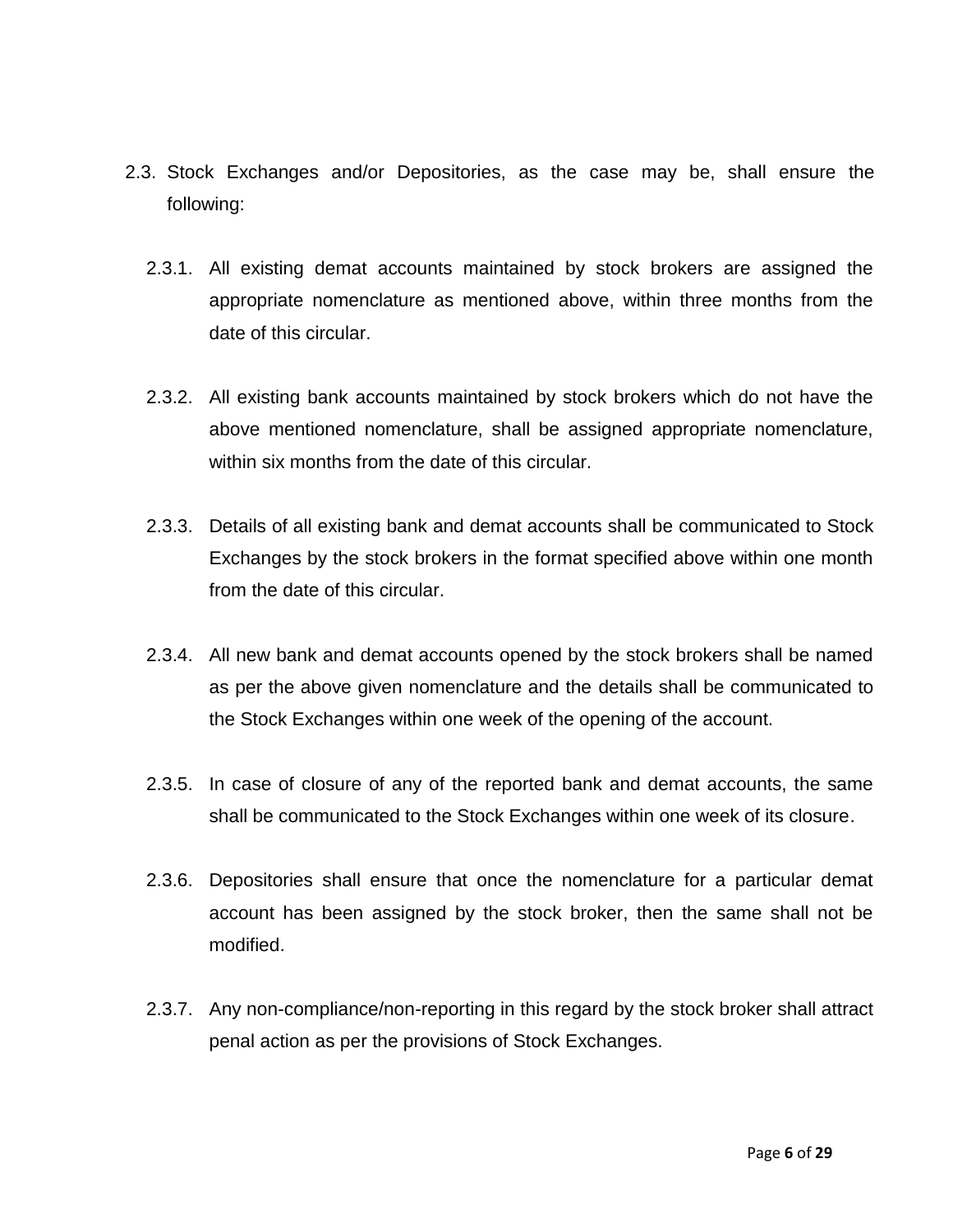- 2.3.8. Based on the list of stock brokers (including PANs) provided by the respective stock exchanges, Depositories shall also provide stock broker-wise details of all the demat accounts opened by a stock broker to the concerned Stock Exchanges to facilitate reconciliation with the data submitted by the stock broker.
- 2.4. In line with the prevalent regulatory requirement, it is reiterated that;
	- 2.4.1. Stock Broker shall not use client funds and securities for proprietary purposes including settlement of proprietary obligations.
	- 2.4.2. Transfer of funds between "Name of Stock Broker Client Account" and "Name of Stock Broker - Settlement Account" and client's own bank accounts is permitted. Transfer of funds from "Name of Stock Broker - Client Account" to "Name of Stock Broker - Proprietary Account" is permitted only for legitimate purposes, such as, recovery of brokerage, statutory dues, funds shortfall of debit balance clients which has been met by the stock broker, etc. For such transfer of funds, stock broker shall maintain daily reconciliation statement clearly indicating the amount of funds transferred.
	- 2.4.3. Transfer of securities between "Name of the Stock Broker Client Account " and individual client's BO account, "Name of the Stock Broker – Pool Account" and "Name of the Stock Broker – Collateral Account" is permitted. Transfer of securities between "Name of the Stock Broker - Client Account" to "Name of the Stock Broker - Proprietary Account" is permitted only for legitimate purposes such as, implementation of any Government/Regulatory directions or orders, in case of erroneous transfers pertaining to client's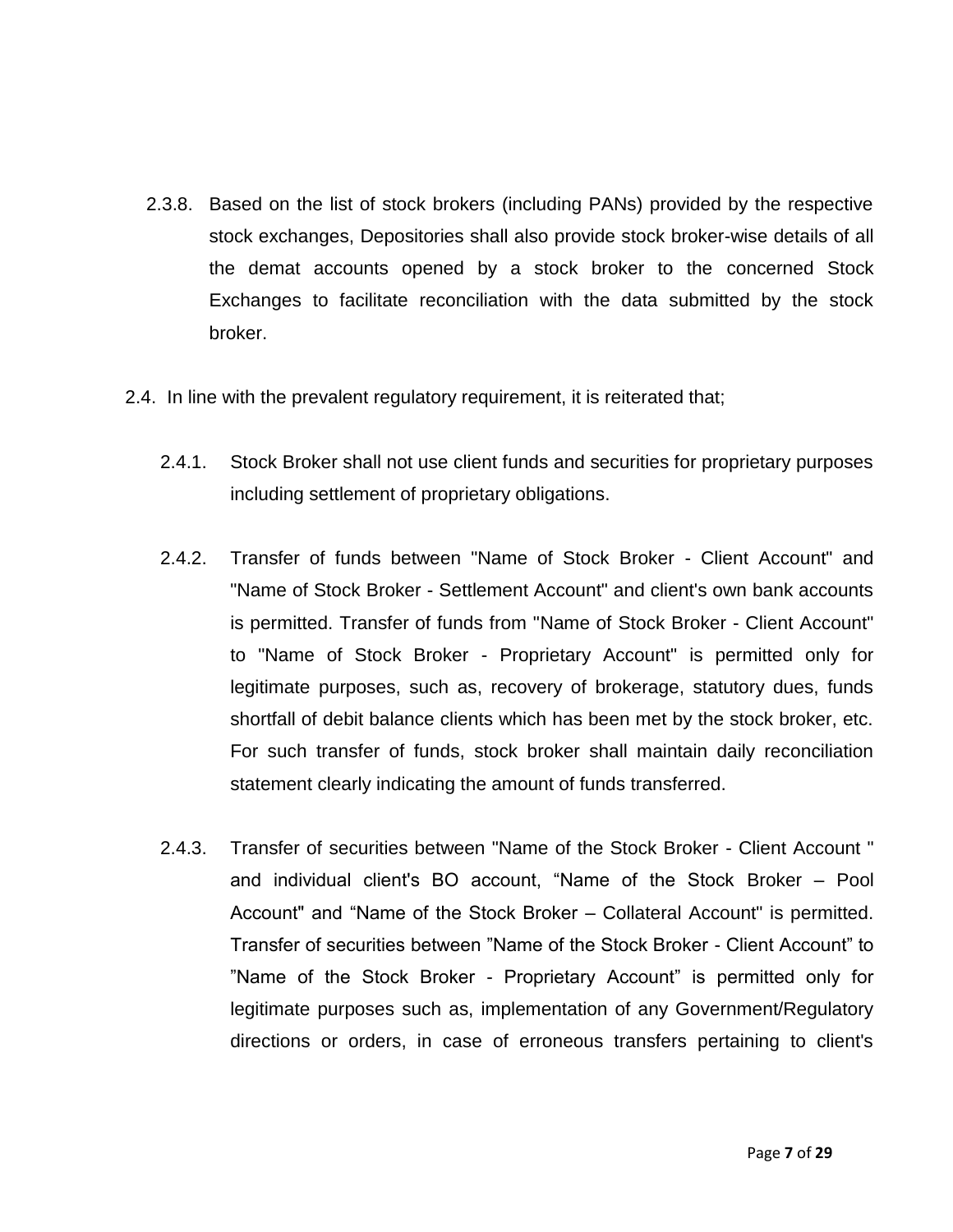securities, for meeting legitimate dues of the stock broker, etc. For such transfer of securities, stock broker shall maintain a stock transfer register clearly indicating the day-wise details of securities transferred.

- 2.4.4. The Stock Exchanges shall monitor compliance with the above requirements, during inspections and the same shall be reviewed by the internal auditor of the broker during the half yearly internal audits.
- 2.5. As per existing norms, a stock broker is entitled to have a lien on client's securities to the extent of the client's indebtedness to the stock broker and the stock broker may pledge those securities. This pledge can occur only with the explicit authorization of the client and the stock broker needs to maintain records of such authorisation. Pledge of such securities is permitted, only if, the same is done through Depository system in compliance with Regulation 58 of the SEBI (Depositories and Participants) Regulations,1996. To strengthen the existing mechanism, the stock brokers shall ensure the following:
	- 2.5.1. Securities of only those clients can be pledged who have a debit balance in their ledger.
	- 2.5.2. Funds raised against such pledged securities for a client shall not exceed the debit balance in the ledger of that particular client.
	- 2.5.3. Funds raised against such pledged securities shall be credited only to the bank account named as "Name of the Stock Broker - Client Account".
	- 2.5.4. The securities to be pledged shall be pledged from BO account tagged as "Name of the Stock Broker - Client Account".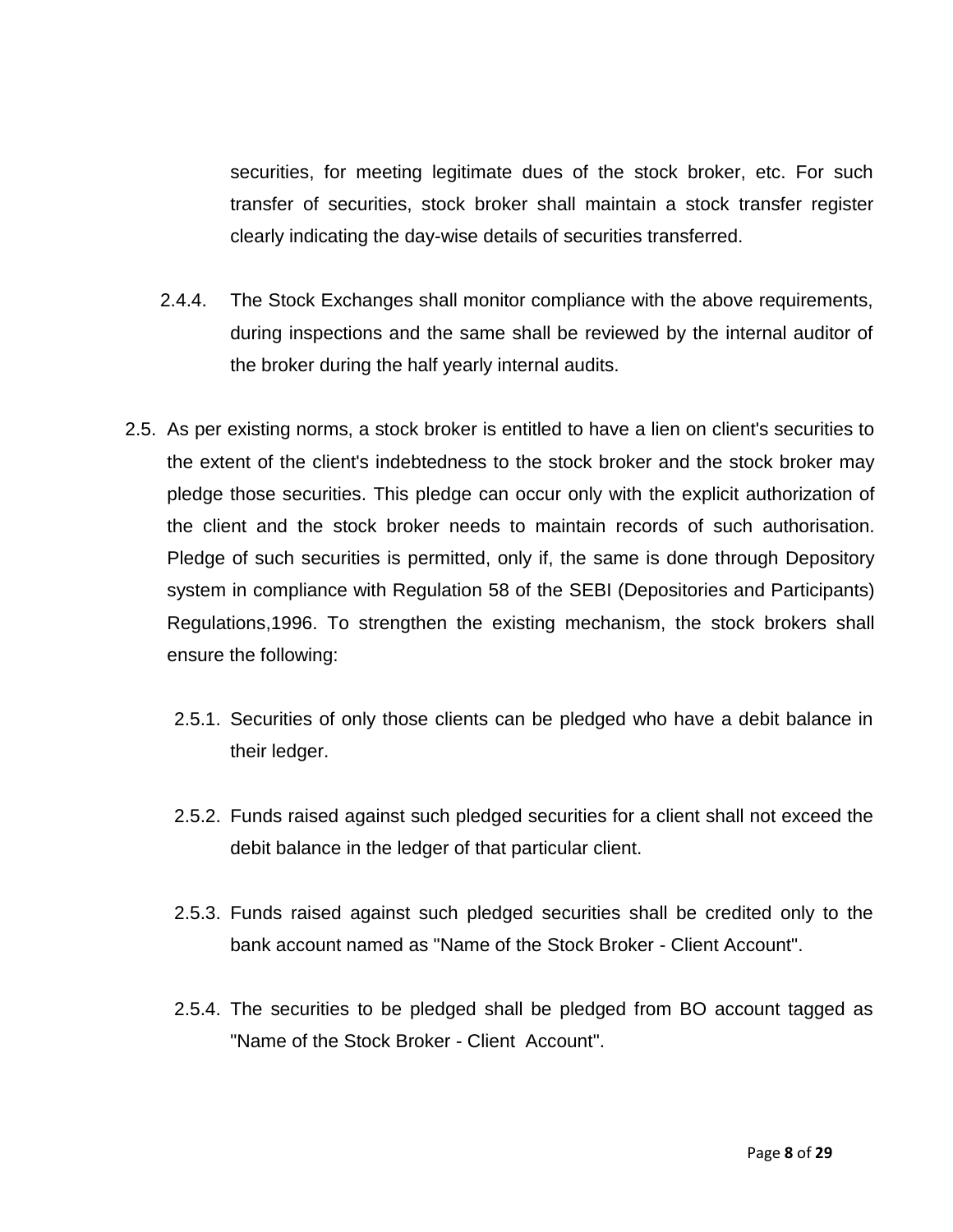2.5.5. Stock Brokers shall send a statement reflecting the pledge and funding to the clients as and when their securities are pledged/unpledged as given below:

| A    | B              | C                                                 | D                          |                                                  |                                                                                           |                                                                                                                                 |                            | E                   | F                | G         | H                     |
|------|----------------|---------------------------------------------------|----------------------------|--------------------------------------------------|-------------------------------------------------------------------------------------------|---------------------------------------------------------------------------------------------------------------------------------|----------------------------|---------------------|------------------|-----------|-----------------------|
| Date | Client<br>Code | Ledger<br>debit at<br>the end<br>of trade<br>day* | ISIN/<br>Securit<br>y Name | Previo<br><b>us</b><br>day's<br>closing<br>price | Collateral of client available with<br><b>Broker</b><br>Total<br>Quanti Value Value<br>ty | Total<br>(Total   (Adju)<br>Quanti<br>$ty *$<br>Previo applic<br>$\left  \text{us day} \right $ able<br>closinghaircu<br>price) | Total<br>sted<br>for<br>t) | Pledged<br>Quantity | Pledged<br>Value | Borrowing | Details of<br>Pledgee |

*\*Ledger debit would be after adjusting for open bills of clients, uncleared cheques deposited by clients and uncleared cheques issued to clients*

- 2.6. Stock brokers shall not grant further exposure to the clients when debit balances arise out of client's failure to pay the required amount and such debit balances continues beyond the fifth trading day, as reckoned from date of pay-in.
- 2.7. The above requirements mentioned under paras 2.4 to 2.6 shall be applicable within three months from the date of this circular.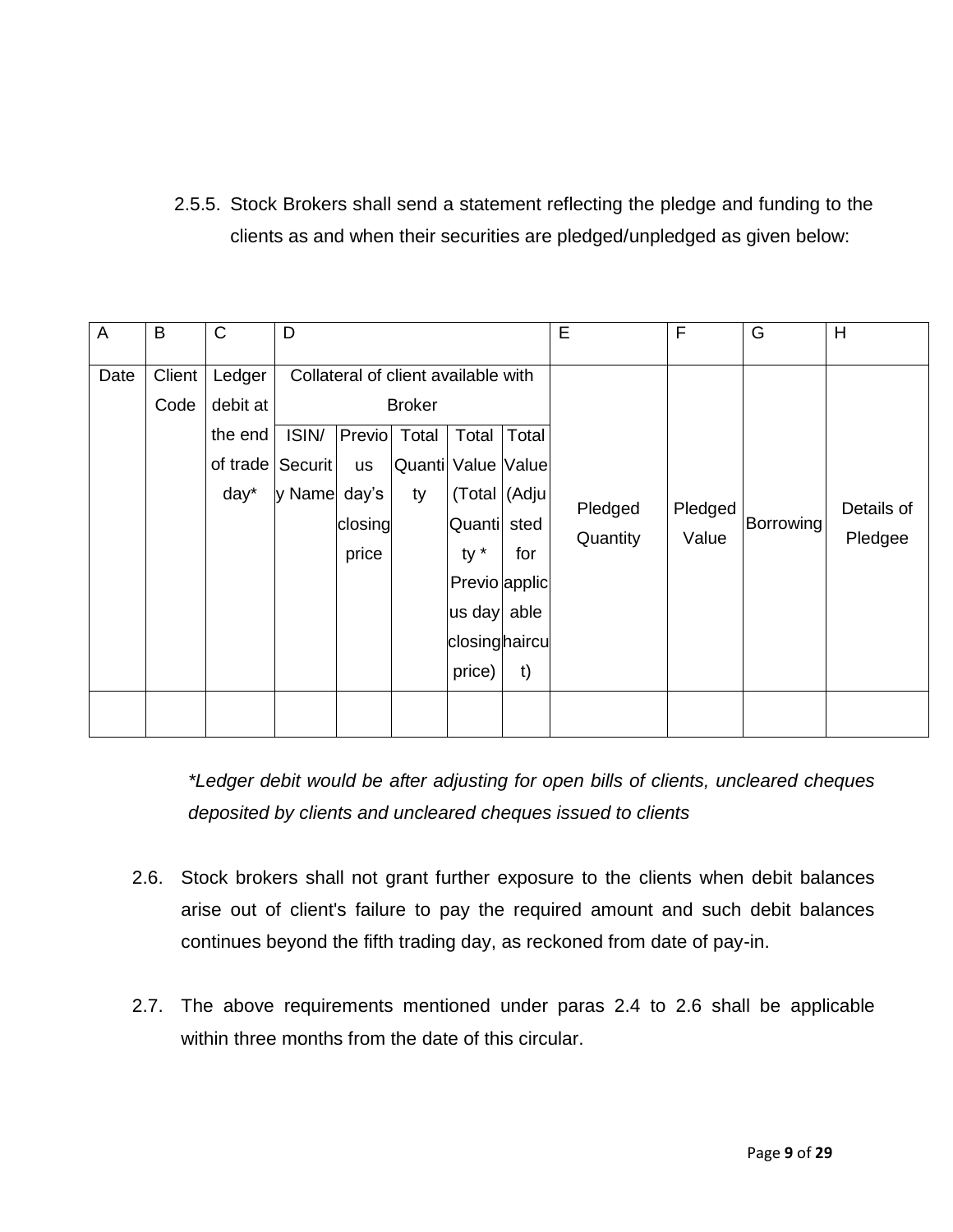## **3. Monitoring of Clients' Funds lying with the Stock Broker by the Stock Exchanges**

- 3.1. Stock Exchanges shall put in place a mechanism for monitoring clients' funds lying with the stock broker to generate alerts on any misuse of clients' funds by stock brokers, as per the guidelines stipulated in para 3.2 & 3.3 below.
- 3.2. Stock brokers shall submit the following data as on last trading day of every week to the Stock Exchanges on or before the next trading day:
	- **A-** Aggregate of fund balances available in all Client Bank Accounts, including the Settlement Account, maintained by the stock broker across stock exchanges
	- **B-** Aggregate value of collateral deposited with clearing corporations and/or clearing member (in cases where the trades are settled through clearing member) in form of Cash and Cash Equivalents (Fixed deposit (FD), Bank guarantee (BG), etc.) (across Stock Exchanges). Only funded portion of the BG, i. e. the amount deposited by stock broker with the bank to obtain the BG, shall be considered as part of B.
	- **C-** Aggregate value of Credit Balances of all clients as obtained from trial balance across Stock Exchanges (after adjusting for open bills of clients, uncleared cheques deposited by clients and uncleared cheques issued to clients and the margin obligations)
	- **D-** Aggregate value of Debit Balances of all clients as obtained from trial balance across Stock Exchanges (after adjusting for open bills of clients, uncleared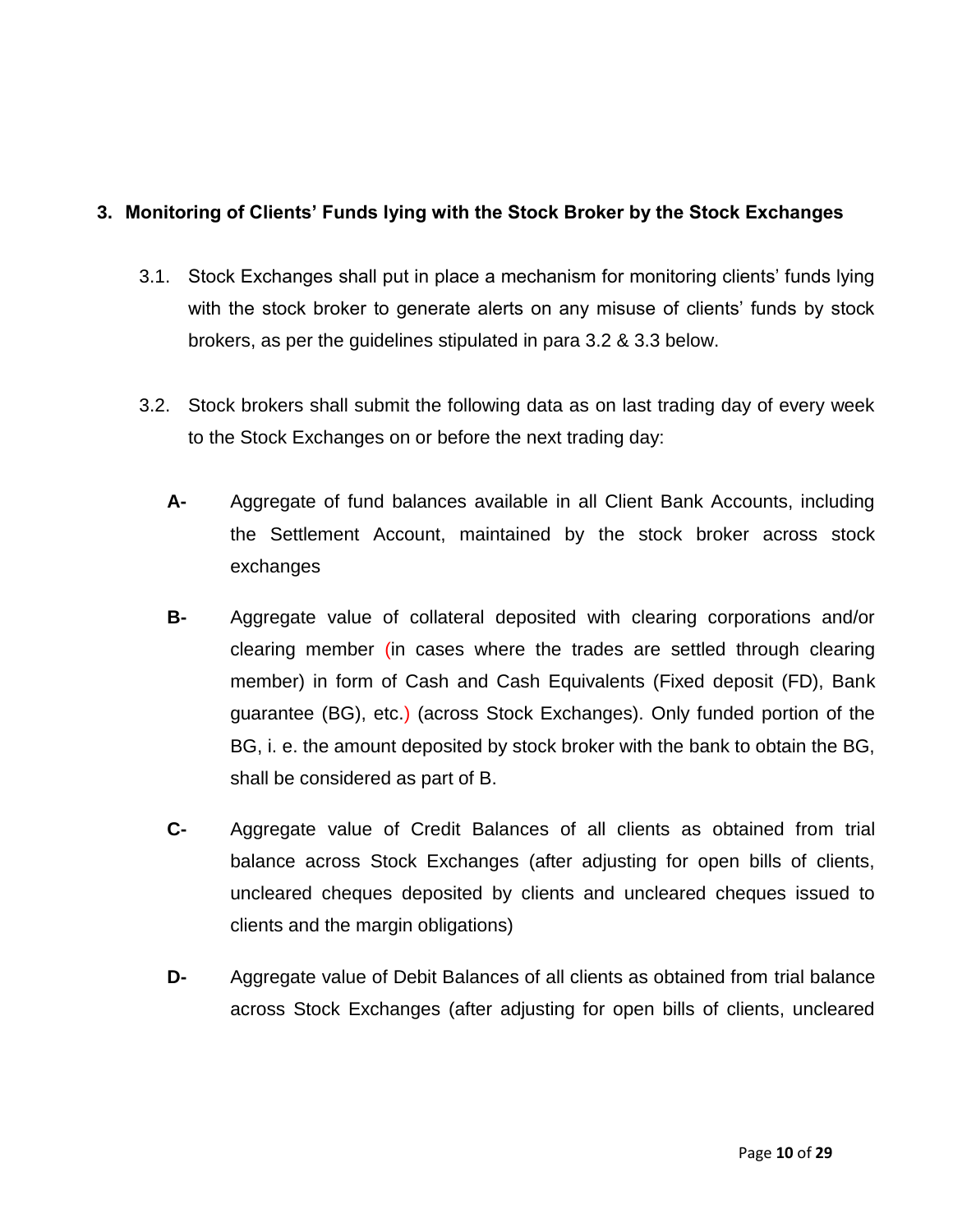cheques deposited by clients, uncleared cheques issued to clients and the margin obligations)

- **E-** Aggregate value of proprietary non-cash collaterals i.e. securities which have been deposited with the clearing corporations and/or clearing member (across Stock Exchanges )
- **F-** Aggregate value of Non-funded part of the BG across Stock Exchanges
- **P** Aggregate value of Proprietary Margin Obligation across Stock Exchanges
- **MC** Aggregate value of Margin utilized for positions of Credit Balance Clients across Stock Exchanges
- **MF** Aggregate value of Unutilized collateral lying with the clearing corporations and/or clearing member across Stock Exchanges
- 3.3. Based on the aforesaid information submitted by the stock broker, Stock Exchanges shall put in place a mechanism for monitoring of clients' funds lying with the stock brokers on the principles enumerated below:
	- 3.3.1. Funds of credit balance clients used for settlement obligation of debit clients or for own purpose:

### Principle:

The total available funds i.e. cash and cash equivalents with the stock broker and with the clearing corporation/clearing member  $(A + B)$  should always be equal to or greater than Clients' funds as per ledger balance (C)

Stock Exchanges shall calculate the difference i.e. G as follows -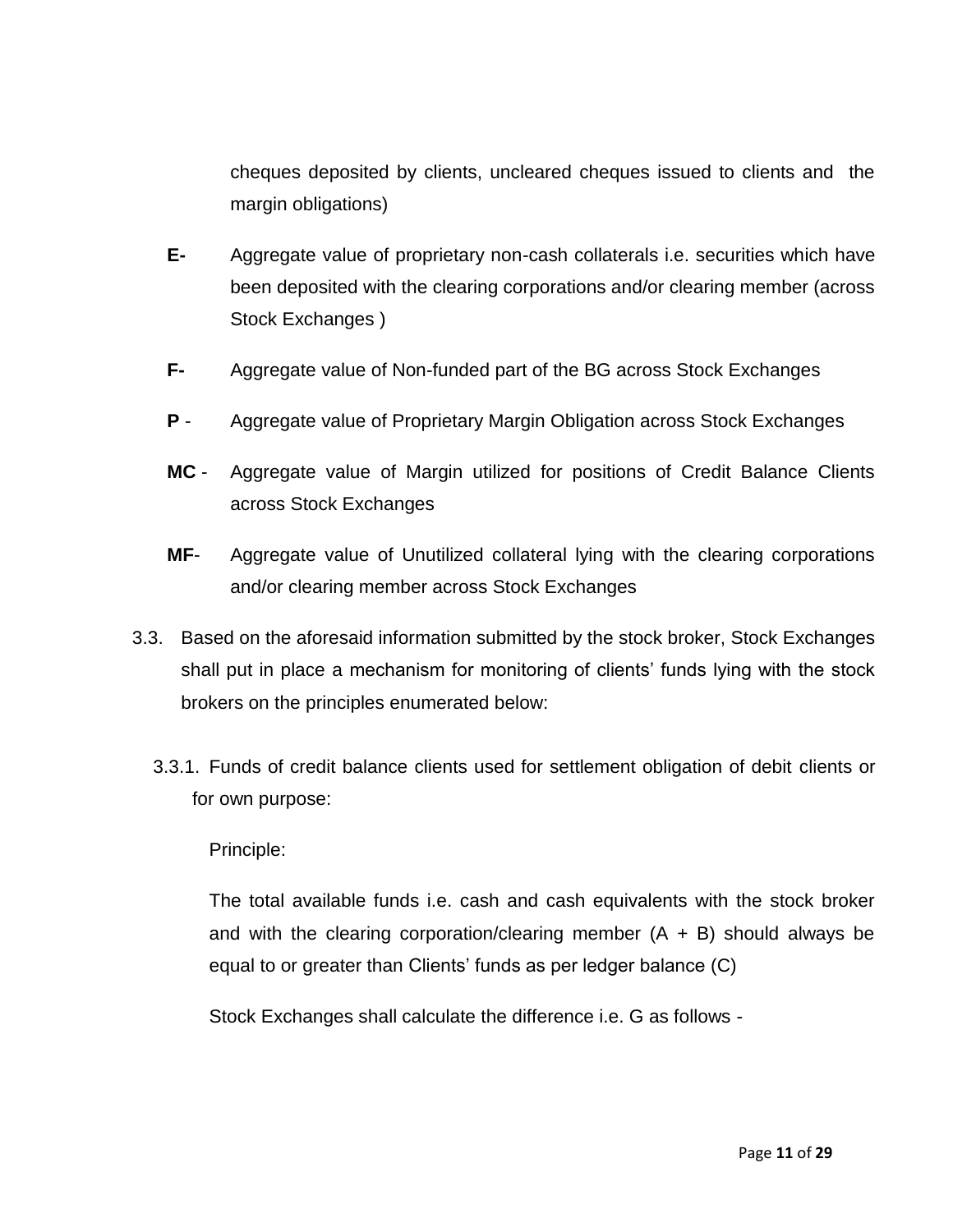$$
G = (A+B)-C
$$

If difference G is negative, then the total available fund is less than the ledger credit balance of clients. The value of G may indicate utilization of clients' funds for other purposes i.e. funds of credit balance clients are being utilized either for settlement obligations of debit balance clients or for the stock brokers' own purposes. The negative value of G acts as an alert to the Stock Exchanges.

Thereafter, the absolute value of G shall be compared with debit balance of all clients as per client ledger D as follows:

If the absolute value of (G) is lesser than |D|, then the stock broker has possibly utilised funds of credit balance clients towards settlement obligations of debit balance clients to the extent of value of G.

If the absolute value of (G) is greater than |D|, then the stock broker has possibly utilised a part of funds of credit balance clients towards settlement obligations of debit balance clients and remaining part for his own purposes. In such cases the amount of client funds used for own purpose is calculated as follows:

$$
H = |G| - |D|
$$

3.3.2. Funds of clients used for Margin obligation of proprietary trading:

Stock Exchanges shall thereafter, verify whether the proprietary margin obligations (across Stock Exchanges) is less than the own funds and securities lying with the Stock Exchanges as collateral deposit, as follows: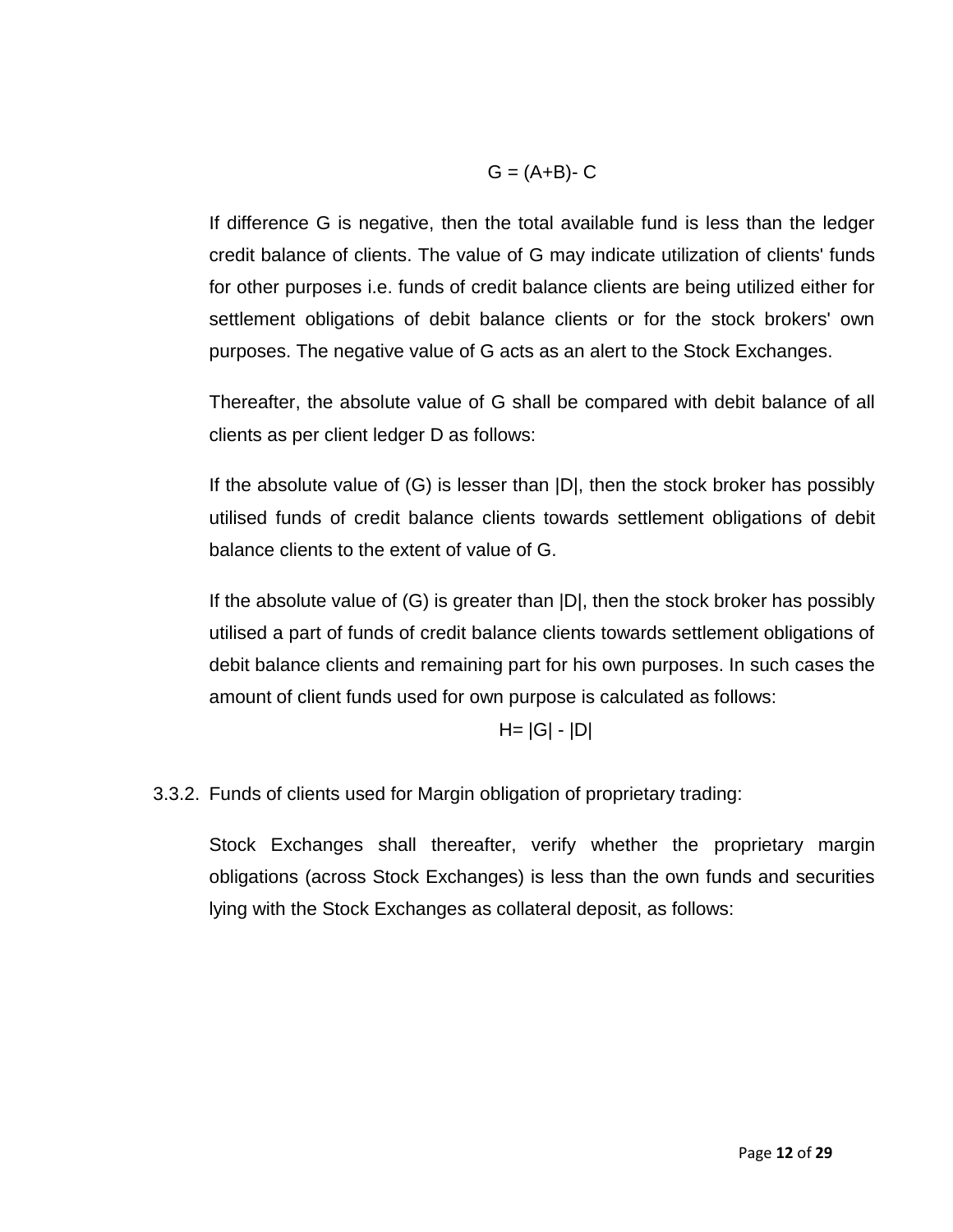Principle:

The sum of Proprietary funds and securities i.e.  $(G + E + F)$  lying with the clearing corporation/clearing member should be greater than or equal to Proprietary margin obligations (P)

If value of G is positive (i.e.  $A+B > C$ ), then proprietary funds are lying with the clearing corporation/clearing member and/or client bank accounts along with the clients funds to the extent of positive value of G.

The sum of the proprietary funds (positive value of G), the value of proprietary securities (E) and the non-funded portion of bank guarantee (F) available in the Stock Exchanges is compared with the Proprietary margin obligations (P).

If  $P > (G+E+F)$ , then Stock Exchange shall calculate the difference I, which is the amount of proprietary margin obligation funded from clients assets.

$$
I = P - (G + E + F)
$$

If G is negative, then, value of G is considered as 0, as there is no proprietary funds lying with the stock exchange.

The value of I indicates the extent of funds and securities of clients which is possibly utilised towards proprietary margin obligations. This value of I acts as an alert to the Stock Exchanges on the possible mis-utilisation of clients' assets towards proprietary margin obligations.

3.3.3. Funds of credit balance clients used for Margin obligations of debit balance clients and proprietary trading: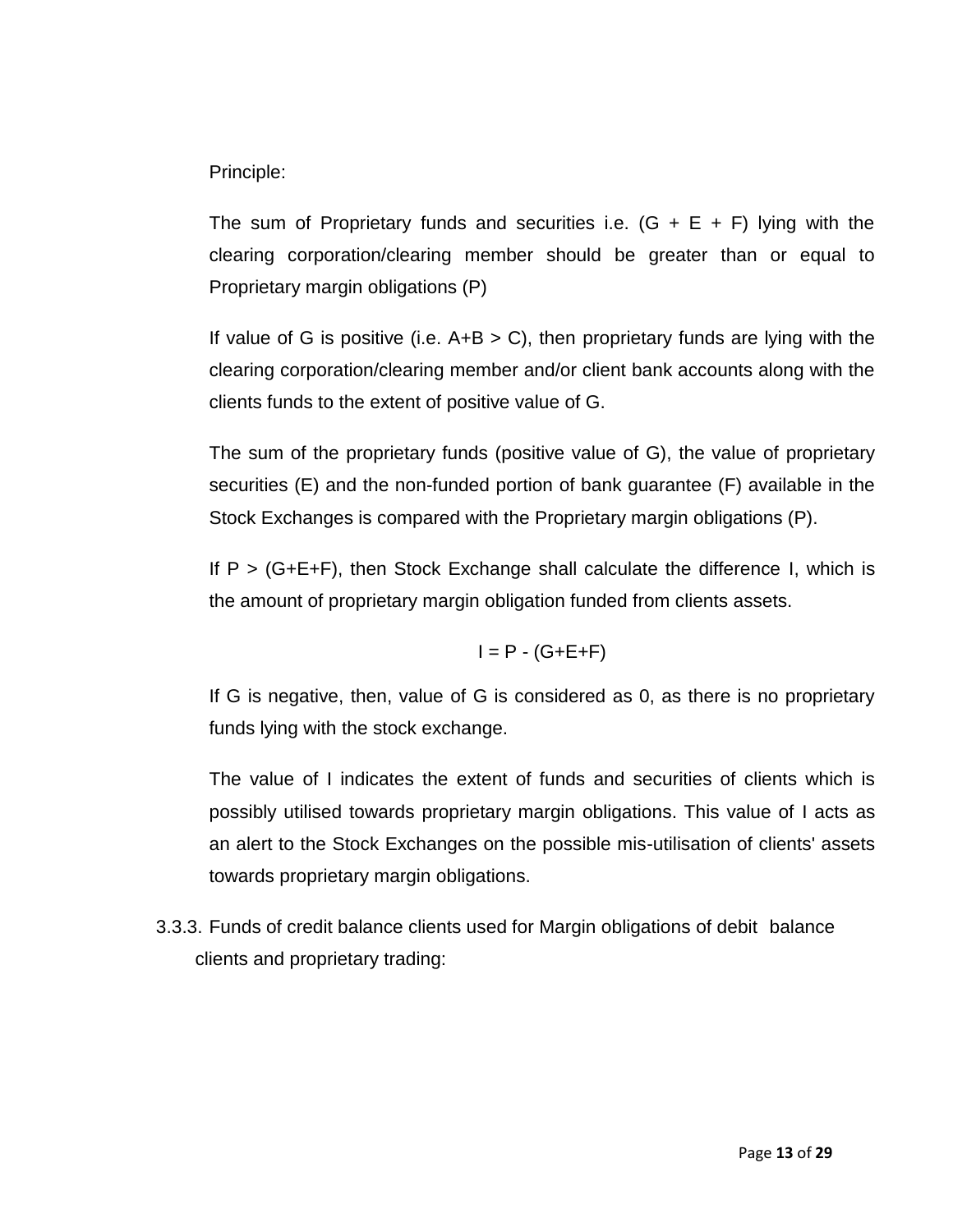Stock Exchanges shall thereafter, verify whether the clients funds lying with the clearing corporation/clearing member are utilised towards margin obligations of debit balance clients and proprietary margin obligations.

### Principle:

The clients' funds lying with the clearing corporation/clearing member should be less than or equal to sum of credit clients' margin obligations (MC) and free collateral deposits available with the clearing corporation/clearing member (MF)

If value of G is negative (i.e.  $A+B < C$ ), then fund lying with the clearing corporation/ clearing member (B) is entirely clients' fund. In such cases, B is compared with Margin obligations of credit balance clients and the free deposits available with the clearing corporation/ clearing member. The value of J is calculated as under:

$$
J = B - (MC + MF)
$$

If value of G is positive (i.e.  $A+B > C$ ), then fund lying with the clearing corporation/clearing member (B) may contain proprietary and clients' fund. Hence, the value of clients funds lying with the clearing corporation/ clearing member i.e. (C-A) shall be considered in the place of B.

In such cases, (C-A) is compared with Margin obligations of credit balance clients and the free deposits available with the clearing corporation/clearing member. The value of J, which is clients' funds utilised towards margin obligations of debit balance clients and proprietary margin obligations, is calculated as under:

$$
J = (C - A) - (MC + MF)
$$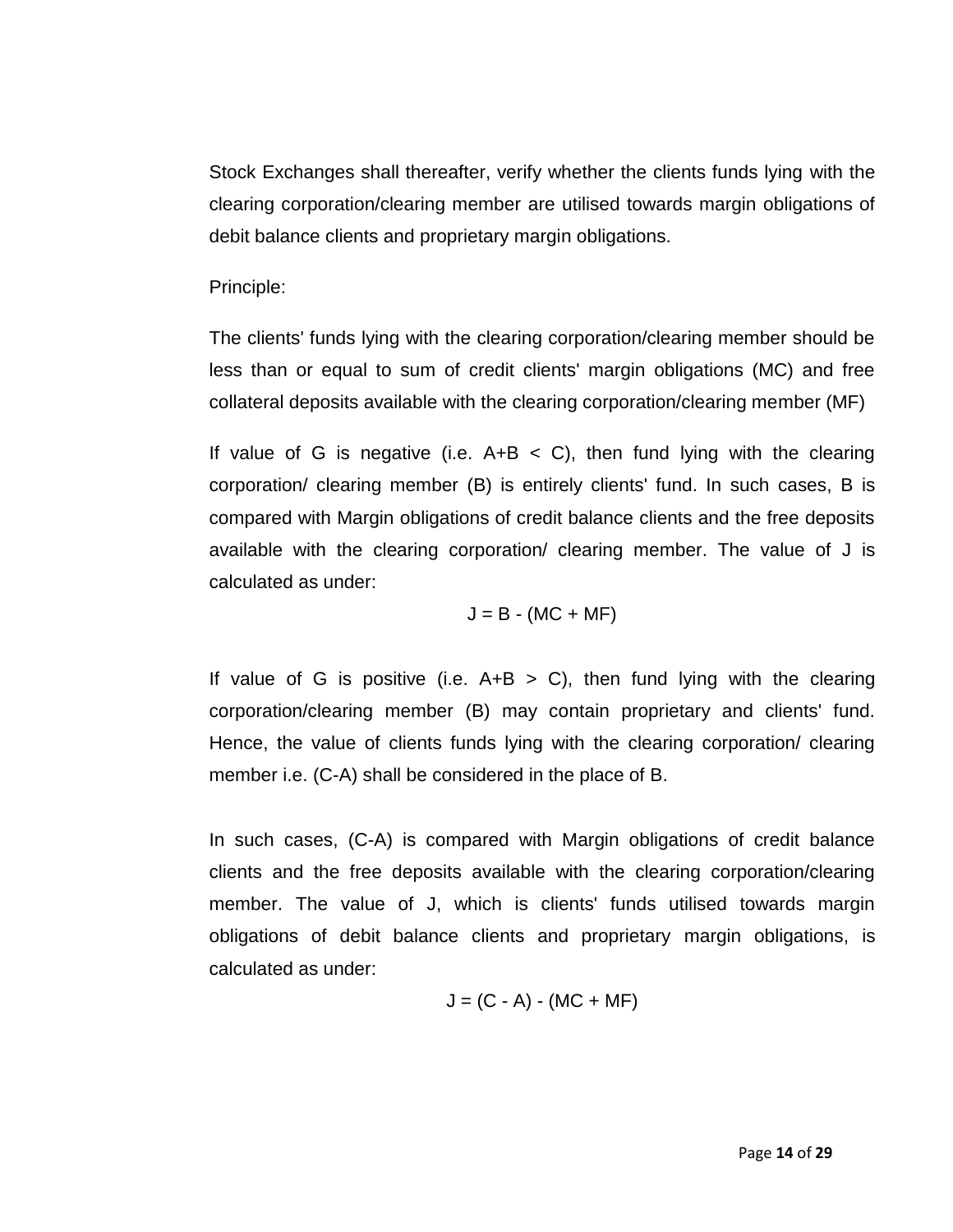The value of J, if positive, indicates the extent of clients' funds utilised towards margin obligations of debit balance clients and proprietary margin obligations. This value of J acts as an alert to the Stock Exchanges on the possible misutilisation of clients' funds towards margin obligations of debit balance clients and proprietary margin obligations.

- 3.4. Based on the alerts generated, Stock Exchange shall, inter-alia, seek clarifications, carry out inspections and initiate appropriate actions to protect the clients' funds from being misused. Stock Exchanges shall also maintain records of such clarifications sought and details of such inspections. The aforesaid calculations are illustrated in tabular format in Table 1, 2 & 3 given at the end of the annexure.
- 3.5. Stock Exchanges shall put in place the aforesaid monitoring mechanism within three months from the date of this circular and carry out the monitoring of clients' funds for all stock brokers, except for those who are carrying out only proprietary trading and/or only trading for institutional clients.
- 3.6. Stock Brokers shall ensure due compliance in submitting the information to the Exchanges within the stipulated time.

### **4. Internal Audit of Stock Broker**

- 4.1. SEBI vide Circular MIRSD/DPSIII/Cir-26/08 dated August 22, 2008 had mandated half yearly internal audit for stock brokers/clearing members. The following additional requirements in relation to internal auditors shall become applicable:
- 4.2. Appointment and Rotation of Internal auditors
	- 4.2.1. Stock Exchanges shall ensure that;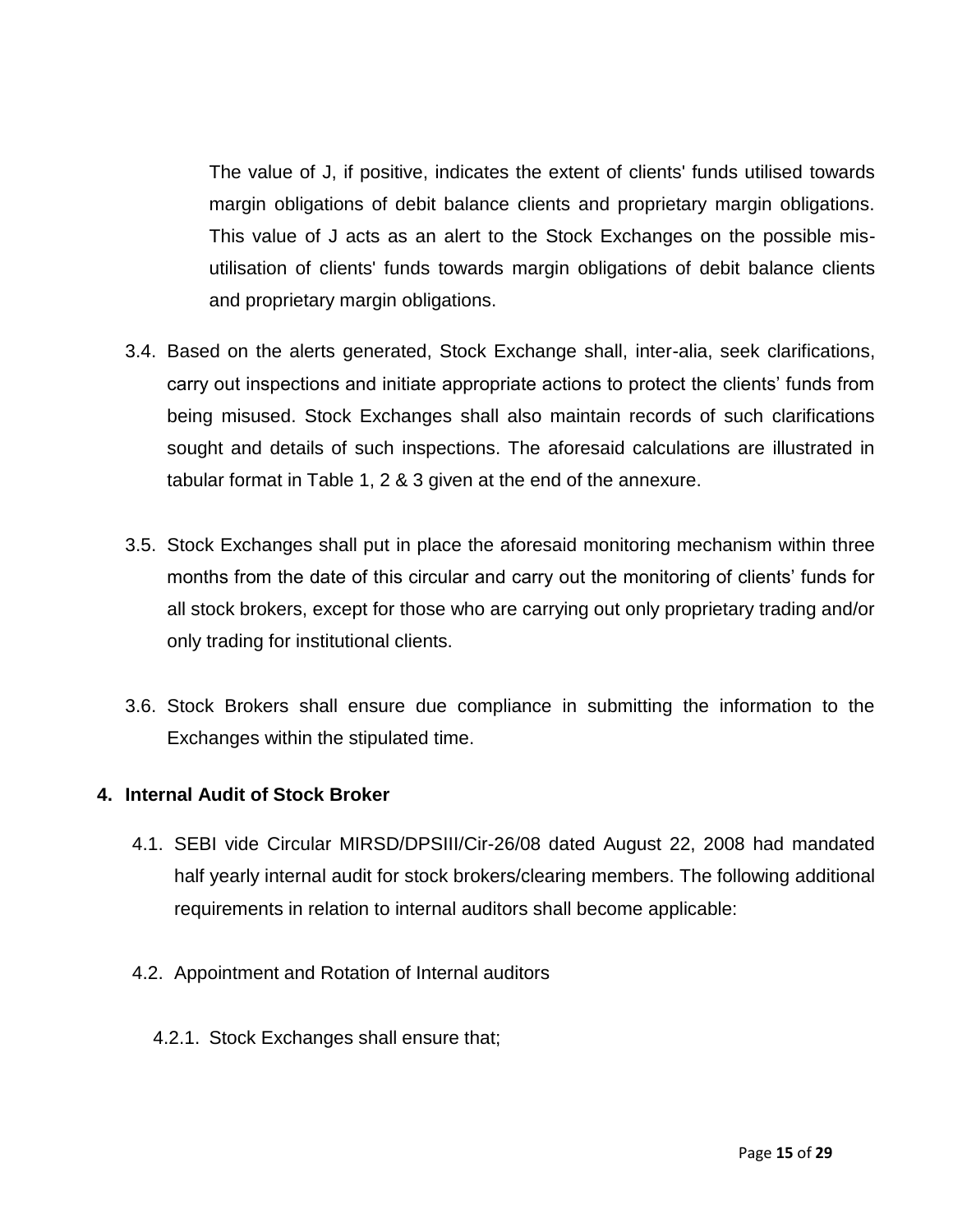- 4.2.1.1. Stock Broker obtains from the internal auditor the following details and shares the same with the Stock Exchange:
	- a. Declaration stating that the internal auditor or its directors/partners have no interest in or relation with the stock broker concerned other than the proposed internal audit assignment, and
	- b. Details of the internal auditor viz., Name, Address, PAN, Designation of Auditor, Name & Address of the Audit Firm, registration number of the Auditor and the Audit firm, any regulatory action taken against internal auditor/partner/director, if any, etc.
- 4.2.1.2. No stock broker shall appoint or re-appoint
	- a) an individual as internal auditor for more than one term of five consecutive years;

and

b) an audit firm as internal auditor for more than two terms of five consecutive years:

Provided that—

4.2.1.3. An individual internal auditor who has completed his term under clause 4.2.1.2 (a) above shall not be eligible for re-appointment as internal auditor for the same stock broker for five years from the completion of his term;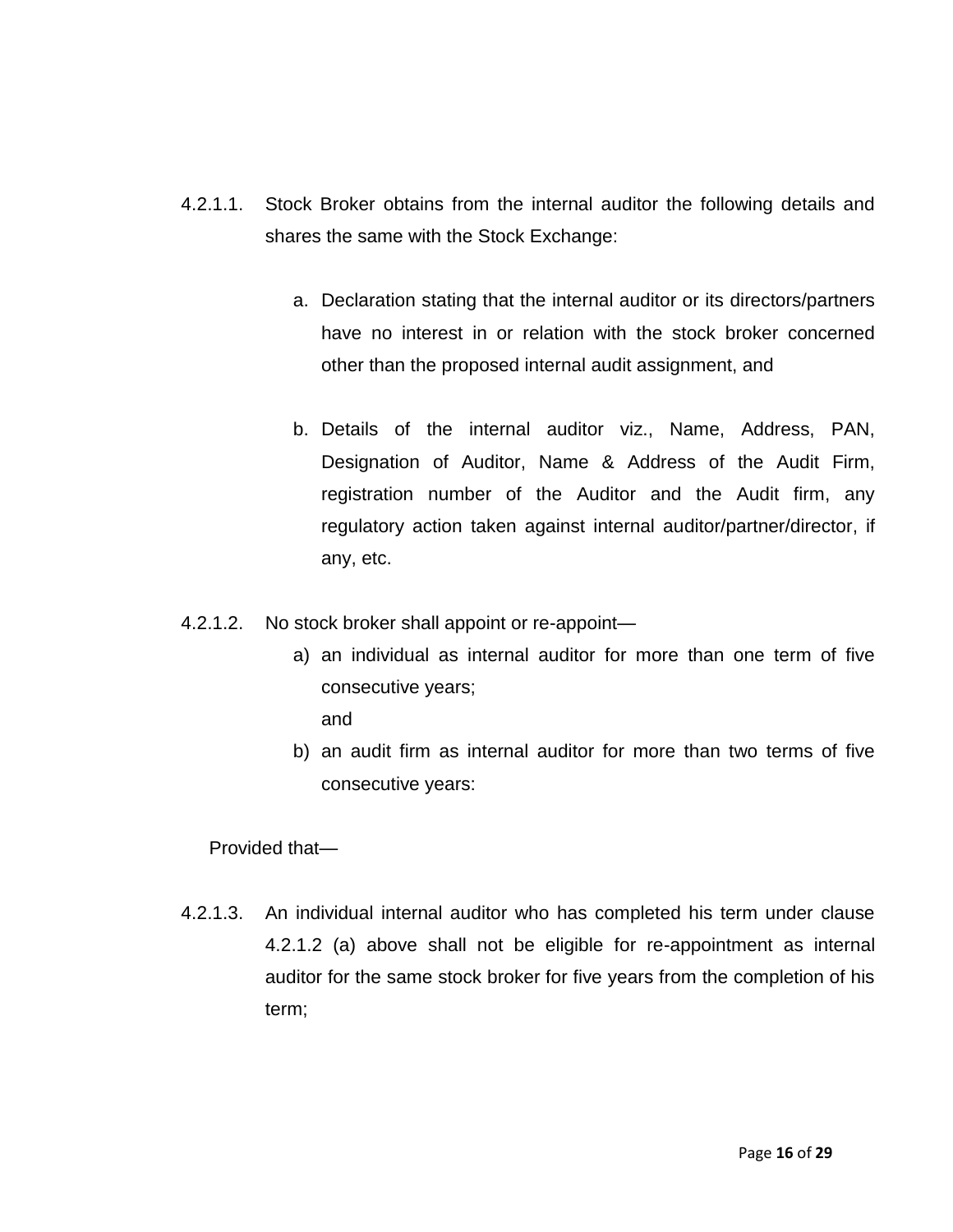- 4.2.1.4. An audit firm which has completed its term under clause 4.2.1.2 (b) above, shall not be eligible for re-appointment as internal auditor for the same stock broker for five years from the completion of such term; Provided further that as on the date of appointment no audit firm having a common partner or partners to the other audit firm, whose tenure has expired in a stock broker immediately preceding the financial year, shall be appointed as internal auditor for the same stock broker for a period of five years:
- 4.2.1.5. The block of five years shall start from FY 2016-17.
- 4.3. Formulation of objective sample criteria for Internal Audit
	- 4.3.1. The Stock Exchanges shall, in consultation with each other, develop for each theme/area of the internal audit, a pre-defined objective sample criteria, which shall mention not only the sample size but also the method used for arriving at the sample size. For example, with respect to verification of compliance with KYC norms, instead of the current practice of selecting a minimum number of KYCs, the sample selected may be a certain percentage of the top clients in each client category (Corporate, Partnership, Individual, Trust, Others) based on total turnover on the Stock Exchange and whose account has been opened during the audit period. For each theme/area of audit, internal audit report shall clearly specify the sample size verified, number of instances where adverse observations have been made as also the details of the adverse observations. Stock Exchanges shall issue detailed guidelines regarding the above before March 31, 2017.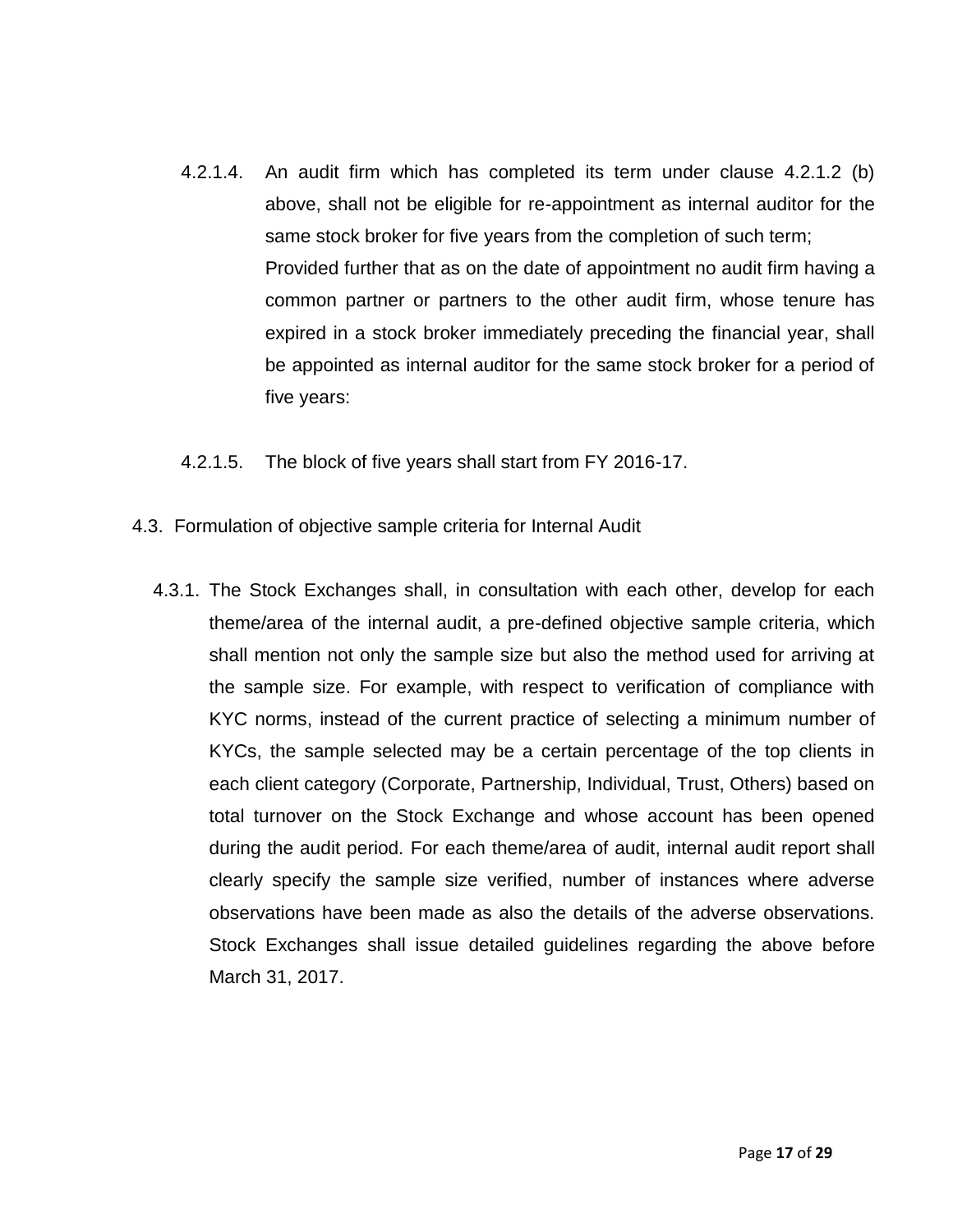### 4.4. Monitoring of quality of Internal Audit Reports

- 4.4.1. The Stock Exchange shall every year identify a certain number of internal auditors based on criteria, such as, number and size of stock brokers audited, discrepancy in findings of auditor vis-a-vis Stock Exchange inspection, regulatory actions taken against the auditor/partners/directors, etc. A certain number of stock brokers who have been audited by these identified internal auditors shall be selected for inspection by the Stock Exchanges. The selection of these stock brokers shall be on the basis of the Supervisory Risk Rating Score derived from the Risk Based Supervisory System. Further, the sample and period of inspection shall be the same as that used for internal audit.
- 4.4.2. In cases where material deviations are observed between the findings of the internal audit report and the Stock Exchange inspection report, the Stock Exchanges shall caution the stock broker to reconsider the appointment of that particular internal auditor. The same shall also be brought to notice of all the stock brokers who are audited by that particular internal auditor. The Stock Exchange shall also bring the deviations to the notice of the internal auditor. The Stock Exchange inspections shall be so planned that at least one client (i..e stock broker) of each internal auditor is covered at least once in five years.
- 4.5. Submissions of Internal Audit Report
	- 4.5.1. Stock Brokers shall ensure that the internal audit reports are submitted to the Exchanges within two months of the end of respective half years for which the audit is being conducted. The due date for submissions shall be as under: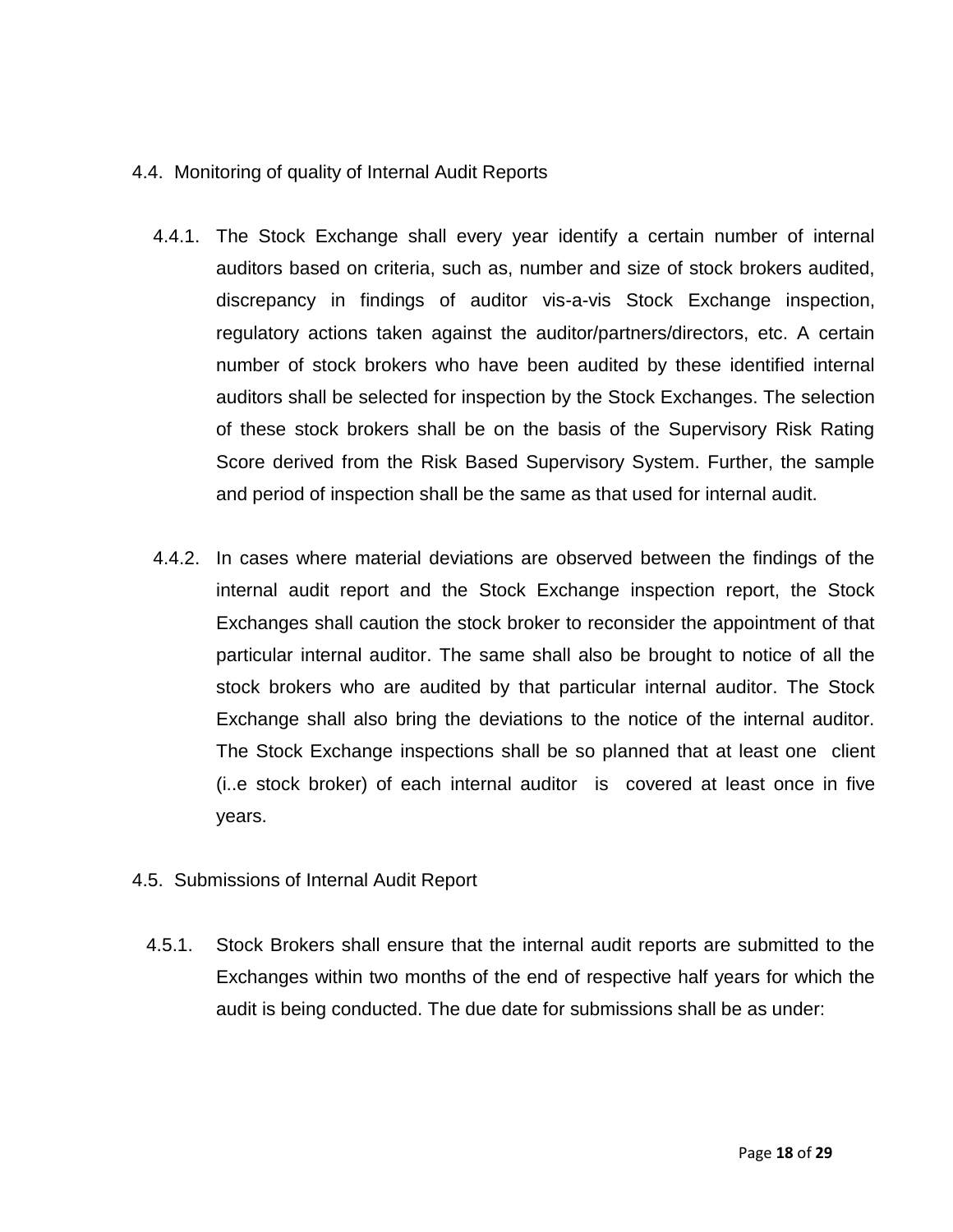|    | S. No.   Period of Audit                    | Due Date for submission |
|----|---------------------------------------------|-------------------------|
|    | For half year ending September 30th         | November $30th$         |
| 2. | For half year ending March 31 <sup>st</sup> | May 31 <sup>st</sup>    |

### 4.6. Other requirements

- 4.6.1. The Stock Exchanges shall provide a mechanism to enable the internal auditor to report directly to the Stock Exchanges in the event of non-cooperation by the stock broker.
- 4.7. The above mentioned additional requirements with respect to Internal Audit shall be applicable for half year from April 01, 2017 to September, 30, 2017 and onwards.

### **5. Monitoring of Financial Strength of Stock Brokers**

- 5.1. The Stock Exchanges shall monitor the following financial indicators and ratios of stock brokers.
	- 5.1.1. Financial Indicators:
		- a. Percentage change in net worth over last year/last submission
		- b. Percentage change in reserves and surplus or in accumulated losses over last year
		- c. Percentage change in advance/margin/collaterals from customers over last year/submission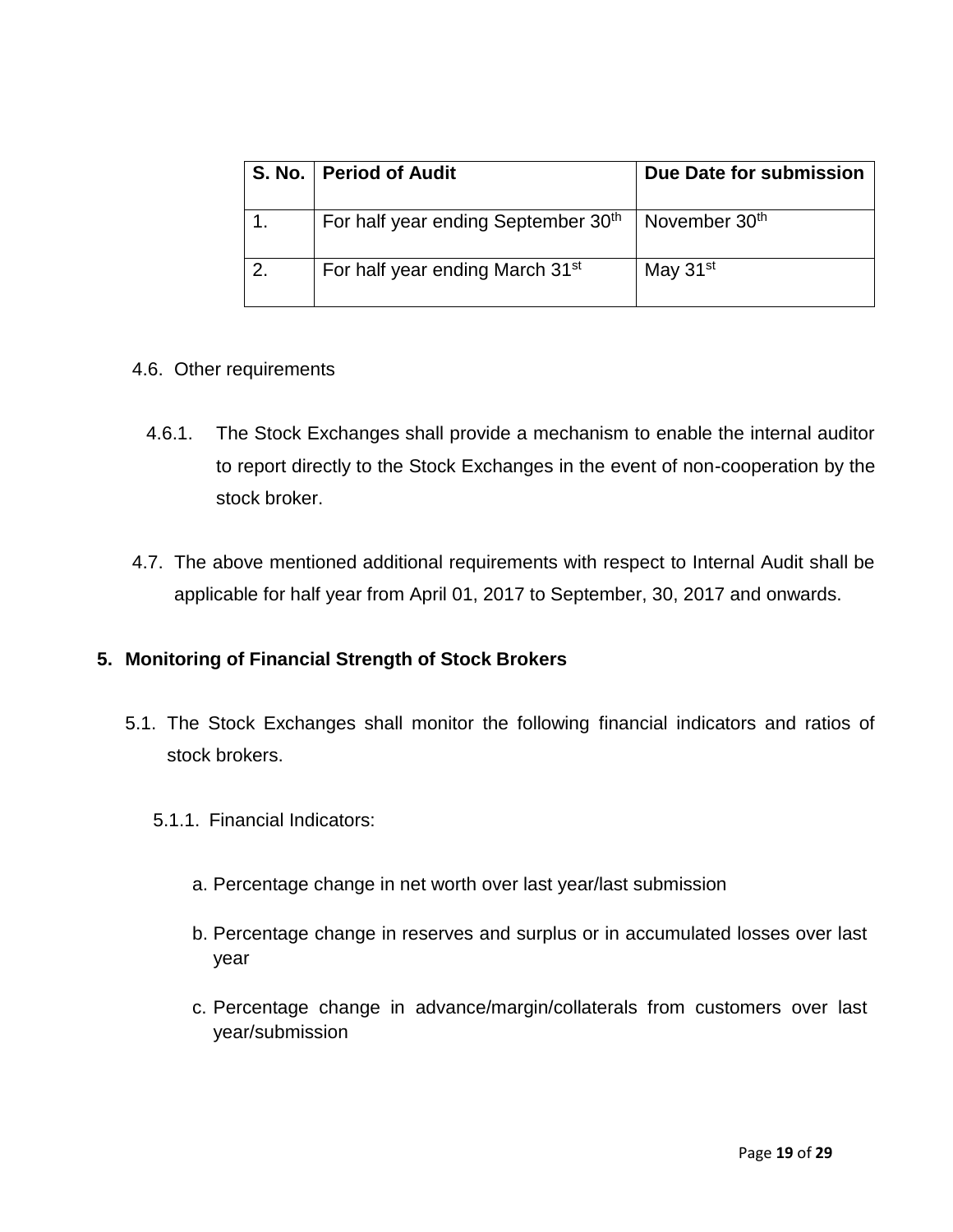- d. Percentage change in inter corporate deposits given over last year/submission
- 5.1.2. Financial Ratios:
	- a. (Total outside liabilities i.e. all liabilities of a broker except those owed to his shareholders) / (Net worth)
	- b. (Value of Investments or advances or loans to group companies or associates or firms or entities) / (Net worth)
	- c. (Value of maximum outstanding inter corporate debt during the year) / (Net worth)
	- d. (Value of maximum outstanding inter corporate debt during the year) / (Share capital)
- 5.2. Stock brokers shall submit financial statements to Stock Exchanges in the same format as prescribed under Companies Act, 2013 irrespective of whether they fall under the purview of Companies Act, 2013 or not. The due date for submission of the aforesaid financial statements to Stock Exchanges shall be the same as prescribed under Companies Act, 2013 for submission to Registrar of Companies.
- 5.3. No stock broker shall appoint or re-appoint
	- a) an individual as statutory auditor for more than one term of five consecutive years;

and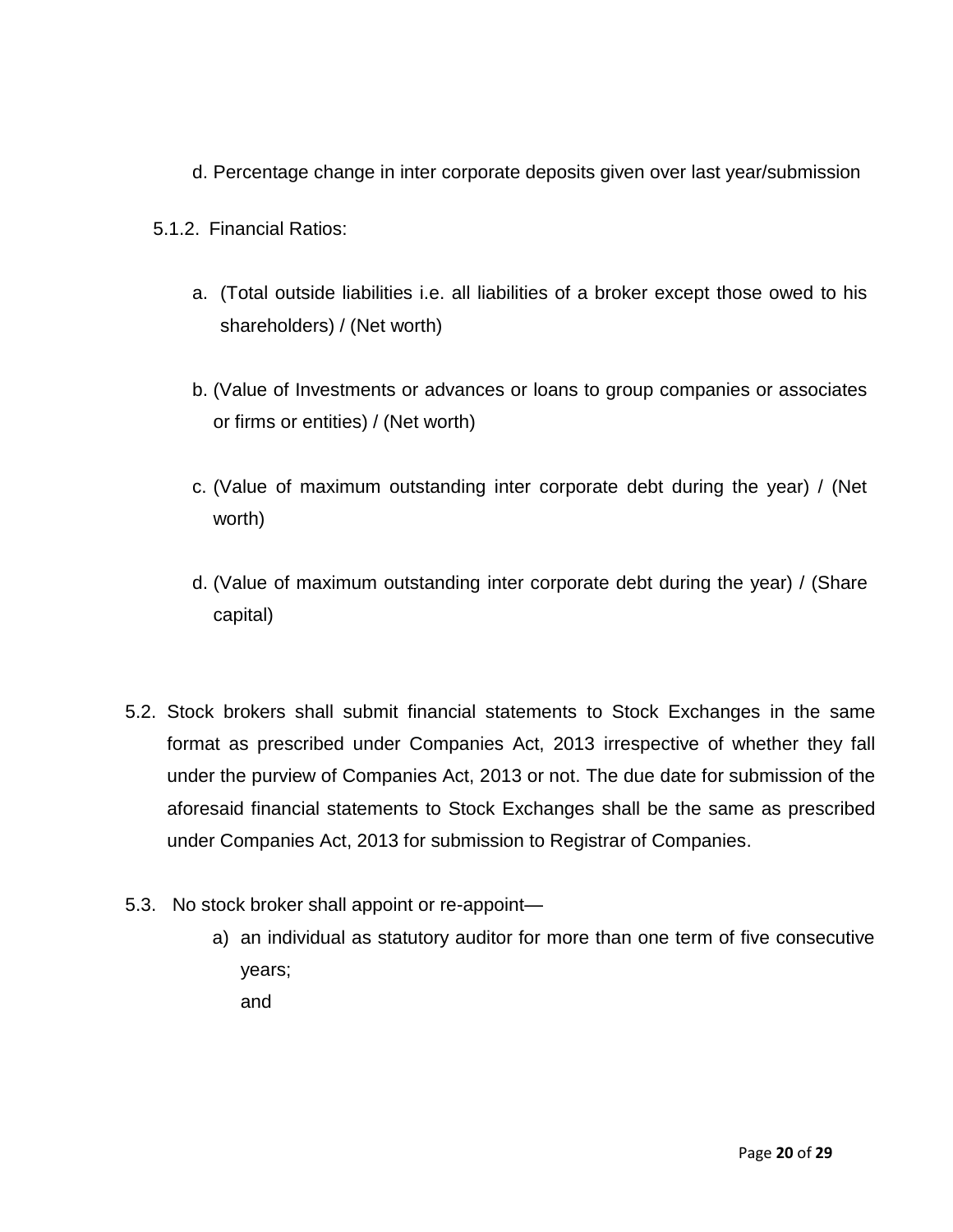b) an audit firm as statutory auditor for more than two terms of five consecutive years:

Provided that—

- 5.4. An individual statutory auditor who has completed his term under clause 5.3 (a) above shall not be eligible for re-appointment as statutory auditor in the same stock broker for five years from the completion of his term.
- 5.5.An statutory audit firm which has completed its term under clause 5.3 (b) above, shall not be eligible for re-appointment as statutory auditor in the same stock broker for five years from the completion of such term:
- 5.6.Provided further that as on the date of appointment no statutory audit firm having a common partner or partners to the other audit firm, whose tenure has expired in a stock broker immediately preceding the financial year, shall be appointed as statutory auditor of the same stock broker for a period of five years:
- 5.7.The above provisions shall be applicable from April 01, 2017

# **6. Standard Operating Procedures for Stock Brokers/Depository Participants - Actions to be contemplated by Stock Exchanges/Depositories for any event based discrepancies**

6.1. As per existing norms, Stock Exchanges /Depositories are required to monitor their members/depository participants. It has been decided that the Stock Exchanges and Depositories shall frame various event based monitoring criteria based on market dynamics and market intelligence. An illustrative list of such monitoring criterias are given below: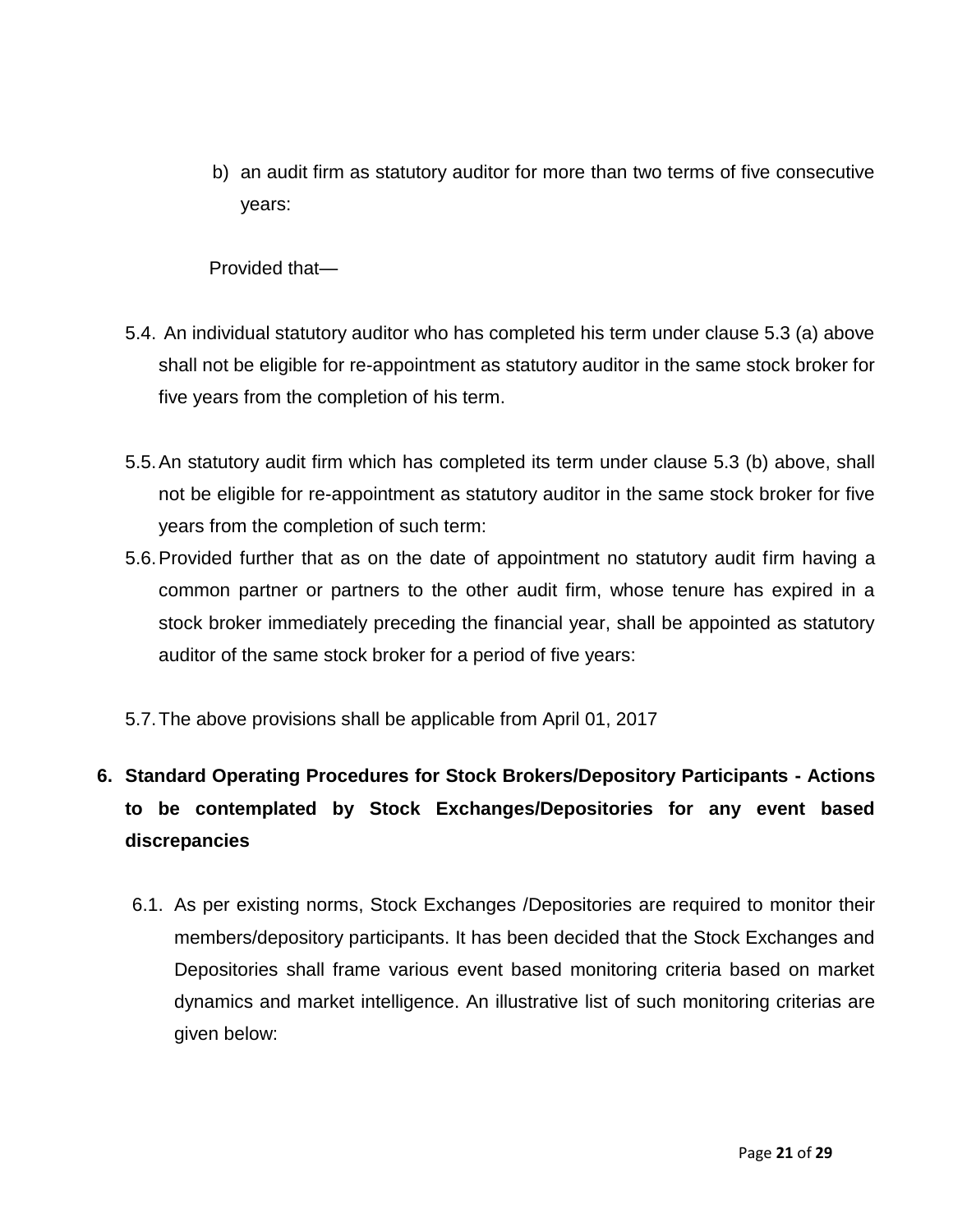### 6.1.1. Monitoring criteria for Stock Brokers

- a. Failure to furnish Networth certificate to Stock Exchange within 60 days for half year ending September 30<sup>th</sup> and half year ending March 31<sup>st</sup>.
- b. Failure to furnish Internal Audit report to Stock Exchanges for half year ending September  $30<sup>th</sup>$  by November  $30<sup>th</sup>$  and half year ending March  $31<sup>st</sup>$ by May 31<sup>st</sup>.
- c. Failure to furnish Annual Audited Accounts by September 30<sup>th</sup> of the relevant year.
- d. Failure to co-operate with the Stock Exchange for conducting inspection by not submitting all the information/records sought within 45 days from the due date specified in the letter of intimation.
- e. Failure to submit data for the half yearly Risk Based Supervision within the time specified by Stock Exchange.
- f. Failure to assign appropriate Bank and Demat nomenclature within the time specified and to report the same to the Stock Exchanges.
- g. Failure to report new bank and demat accounts opened by the stock broker to exchanges within the time specified for reporting of such accounts.
- h. Complaints pending for more than 30 days and total value of which is more than 50 per cent of the Networth of the Broker.
- i. If, at any point of time, Net worth of the Broker is negative or lower than 75 per cent of the requirement.
- j. In case stock broker shares incomplete/wrong data or fails to submit data on time.
- k. Failure to submit financial statements as per timeline prescribed under Companies Act, 2013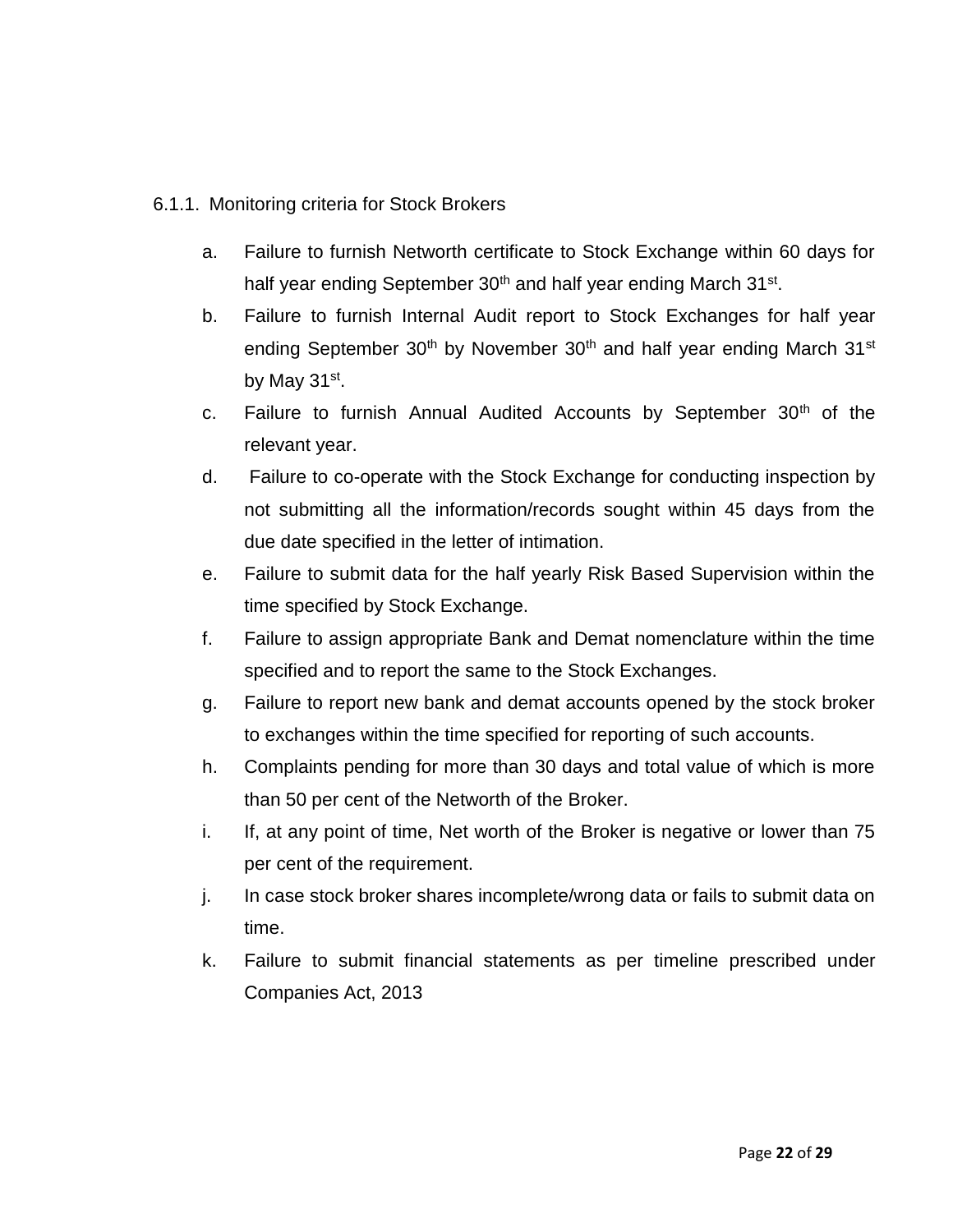## 6.1.2. Monitoring criteria for Depository Participants

- a. Failure to furnish Networth certificate to Depository for year ending March 31<sup>st</sup> by September 30<sup>th</sup>.
- b. Failure to furnish Internal Audit report to Depository for half year ending September 30<sup>th</sup> by November 15<sup>th</sup> and half year ending March 31<sup>st</sup> by May 15th .
- c. Failure to co-operate with the Depository for conducting inspection by not submitting all the information/records sought within 45 days from the due date specified in the letter of intimation.
- d. Failure to submit data for the half yearly Risk Based Supervision within the time specified by Depositories.
- e. Failure to furnish half yearly compliance certificate/report to Depository for half year ending June 30<sup>th</sup> by July 30<sup>th</sup> and half year ending December 31<sup>st</sup> by January 31st.
- f. Failure to furnish monthly Investor grievance report by  $10<sup>th</sup>$  day of next month.
- g. In case depository participant shares incomplete/wrong data or fails to submit data on time.
- h. Failure to submit financial statements as per timeline prescribed by the Depositories.
- 6.1.3. The Stock Exchanges and Depositories shall jointly frame uniform penal action on stock brokers and depository participants respectively, in the event of noncompliance with the illustrative criteria listed above. Provided further that Stock Exchanges and Depositories may also frame more stringent criteria than as mentioned above.
- 6.1.4. The above provisions shall be applicable 3 months from the date of this circular.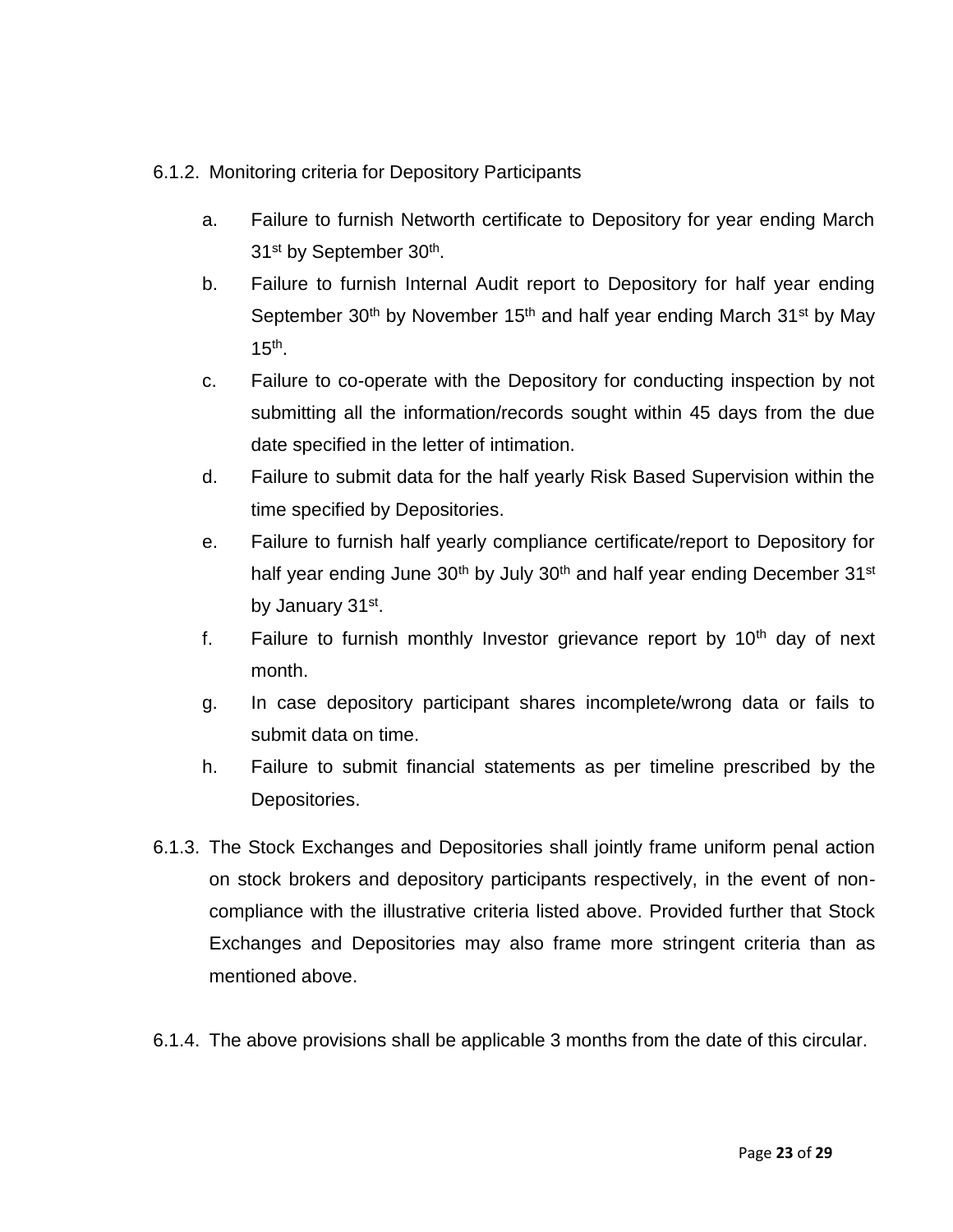# **7. Uploading clients' fund balance and securities balance by the Stock Brokers on Stock Exchange system**

The Stock Exchanges shall put in place a mechanism and ensure that stock brokers upload the following data on a monthly basis for every client onto each Stock Exchange system where the broker is a member

- 7.1.1. Exchange-wise end of day fund balance as per the client ledger, consolidated across all segments and also net funds payable or receivable by the broker to/from the client across all Exchanges
- 7.1.2. End of day securities balances (as on last trading day of the month) consolidated ISIN wise (i.e., total number of ISINs and number of securities across all ISINs)
- 7.1.3. For every client, number of securities pledged, if any, and the funds raised from the pledging of such securities
- 7.1.4. The data at Para 7.1.1, 7.1.2 and 7.1.3 pertains to the last trading day of the month. The stock broker shall submit the aforesaid data within seven days of the last trading day of the month.
- 7.2. Each Stock Exchange shall in turn forward this information to clients via Email and/or SMS on the email IDs and mobile numbers uploaded by the stock broker to the Exchange for their clients.
- 7.3. The above provisions shall be applicable three months from the date of this circular.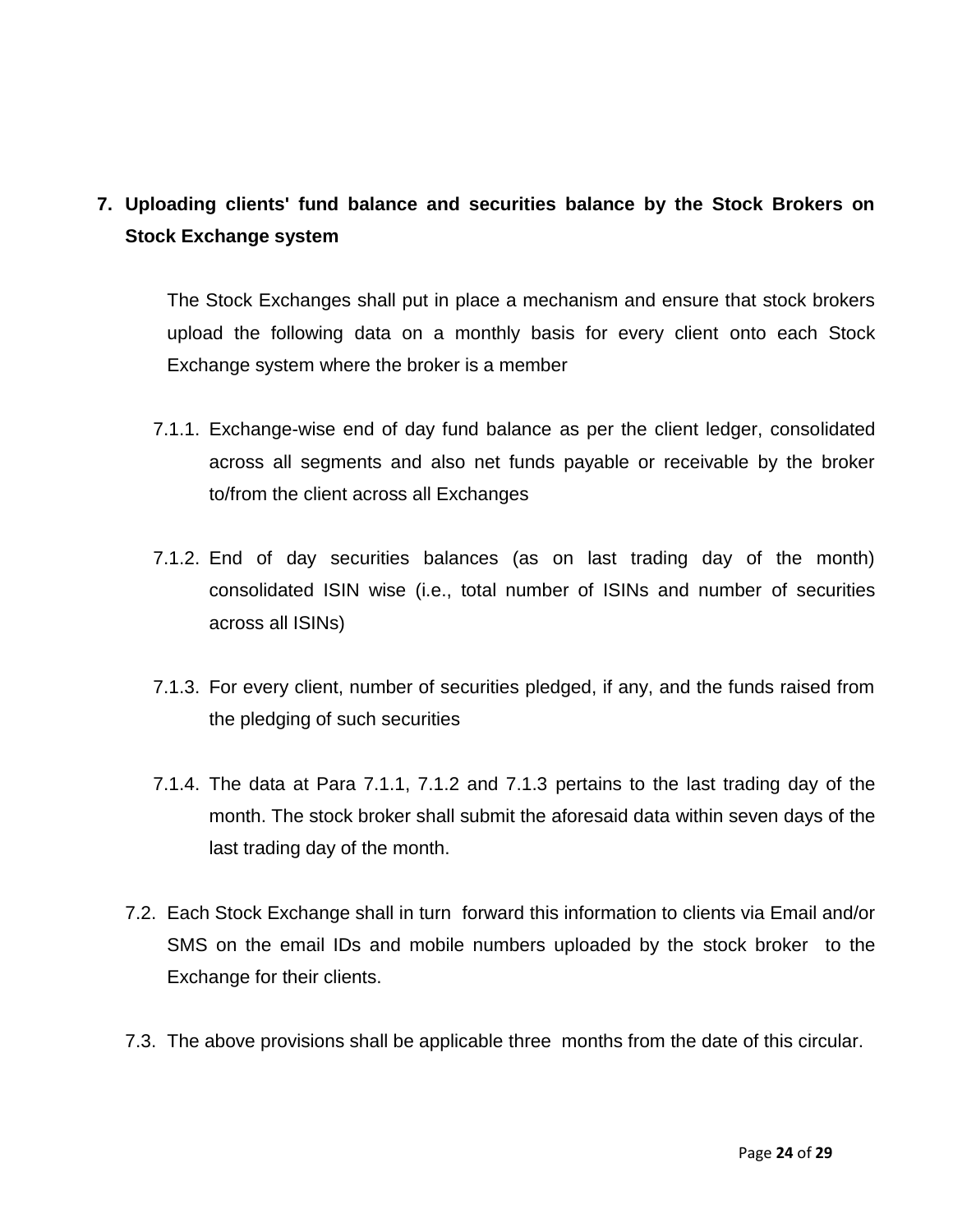### **8. Running Account Settlement**

- 8.1. In partial modification of circular on running account settlement, the stock broker shall ensure that;
	- 8.1.1. There must be a gap of maximum 90/30 days (as per the choice of client viz. Quarterly/Monthly) between two running account settlements.
	- 8.1.2. For the purpose of settlement of funds, the mode of transfer of funds shall be by way of electronic funds transfer viz., through National Electronic Funds Transfer (NEFT), Real Time Gross Settlement (RTGS), etc.
	- 8.1.3. The required bank details for initiating electronic fund transfers shall be obtained from new clients and shall be updated for existing clients. Only in cases where electronic payment instructions have failed or have been rejected by the bank, then the stock broker may issue a physical payment instrument.
	- 8.1.4. Statement of accounts containing an extract from client ledger for funds & securities along with a statement explaining the retention of funds/securities shall be sent within five days from the date when the account is considered to be settled.
- 8.2. The above provisions shall be applicable 3 months from the date of this circular.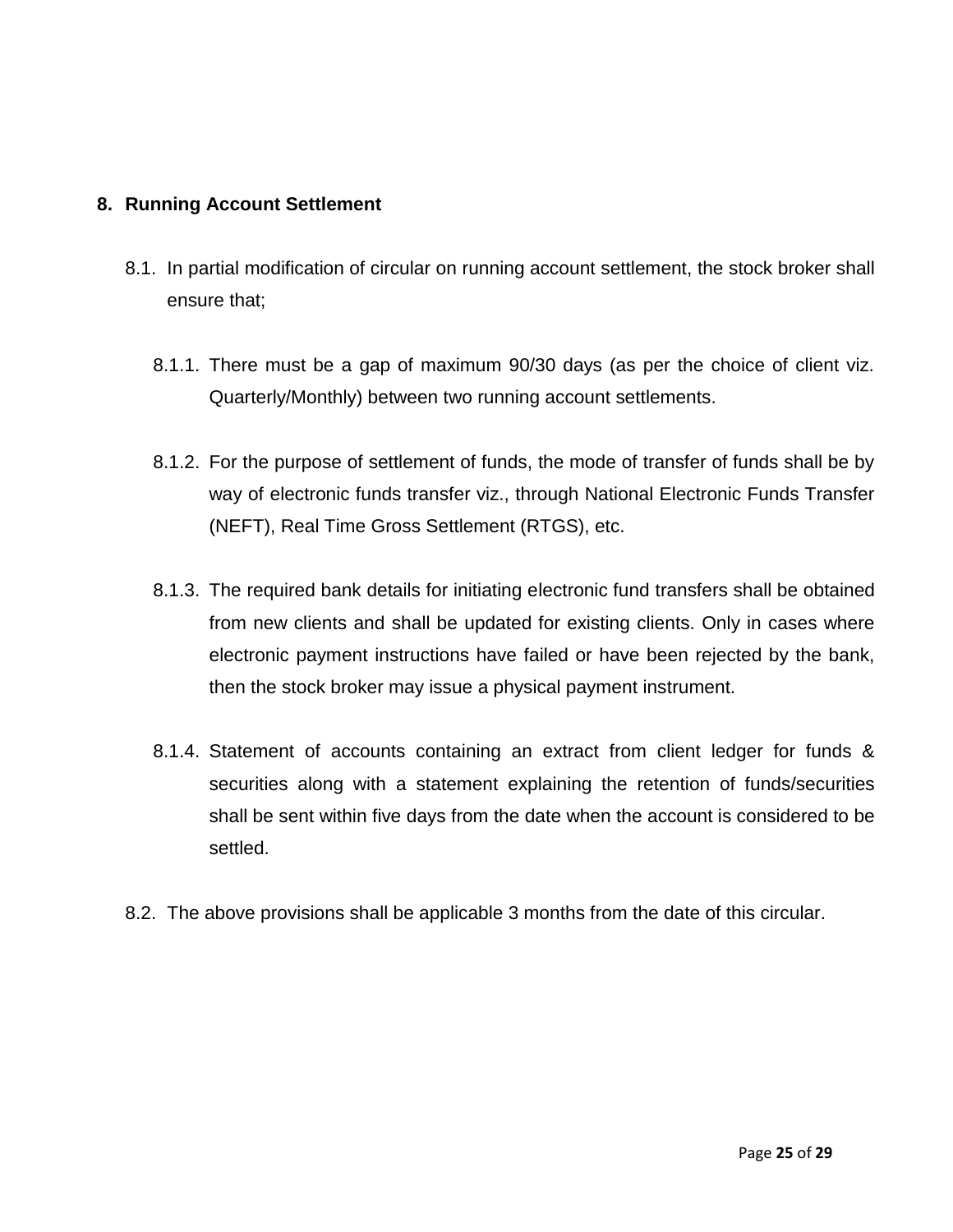### **9. Providing PAN Number**

9.1. The stock brokers shall provide Permanent Account Numbers of all their Directors, Key Management Personnel and dealers to the Stock Exchanges within three months from the date of this circular. Any change in the aforesaid details/information shall be intimated to the Stock Exchanges within seven days of such change.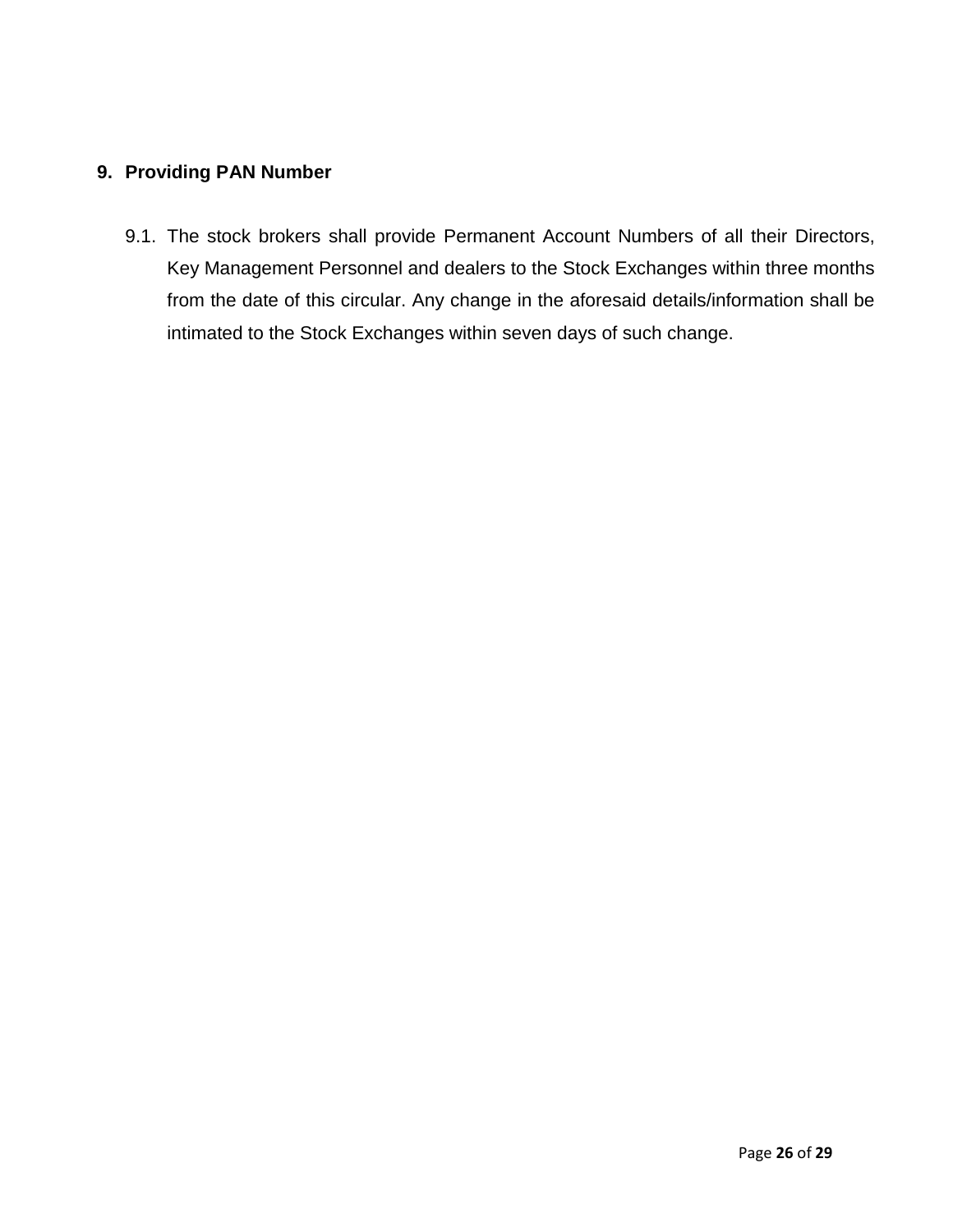## **Table 1**

**RECONCILIATION - Funds of credit balance clients used for settlement obligation of debit balance clients or for own purpose:**

| Funds Available in client bank |                                | <b>Clients' Funds Difference</b> |                 | Calculate only if G is negative. |               |                 |
|--------------------------------|--------------------------------|----------------------------------|-----------------|----------------------------------|---------------|-----------------|
| accounts and cash/cash         |                                | as per the                       |                 |                                  |               |                 |
| equivalent deposits with       |                                | client ledger-                   |                 |                                  |               |                 |
|                                | clearing corporation/ clearing | across all                       |                 |                                  |               |                 |
|                                | member - across all Stock      | <b>Stock</b>                     |                 |                                  |               |                 |
|                                | Exchanges                      | Exchanges                        |                 |                                  |               |                 |
| Total of end of l              | Collateral                     | <b>Total Credit</b>              |                 | Total                            | Amount        | Amount of       |
| the day                        | deposited with                 | Balance of all                   |                 | debit                            | 0 f           | fund used for   |
| balance in all                 | clearing                       | clients (after                   |                 | balance                          | funds         | own purpose     |
| <b>Client Bank</b>             | corporation/                   | adjusting for                    |                 | (after                           | of one        | (only if        |
| Account s                      | clearing                       | open bills and                   |                 | adjusting                        | client        | absolute value  |
|                                | member in form                 | uncleared                        |                 | for                              | used          | G is greater    |
|                                | of Cash and                    | cheques)                         |                 | open                             | for           | than debit      |
|                                | Cash                           |                                  |                 | bills and                        | another       | balance         |
|                                | Equivalents*                   |                                  |                 | uncleared                        | client        | clients)        |
|                                |                                |                                  |                 | cheques)                         |               |                 |
| A                              | B                              | $\mathsf{C}$                     | $G = (A + B) -$ | D                                | G, if         | $H =  G  -  D $ |
|                                |                                |                                  | C               |                                  | $ G $ < $ D $ |                 |
|                                |                                |                                  |                 |                                  |               |                 |
|                                |                                |                                  |                 |                                  |               |                 |
|                                |                                |                                  |                 |                                  |               |                 |

*\* cash equivalents contains other components of collateral deposited by the stock broker, such as, FD, bank Guarantee etc excluding the Non- cash component.* If **G is negative,** then there is utilization of clients' funds for other purposes i.e. either funds of credit balance clients are being utilized for settlement obligations of debit balance clients or for the stock brokers' own purposes. The difference has following two components:

**Component I:** Use of fund of one client for giving exposure to another client **Component II:** Use of client fund for own purposes by stock broker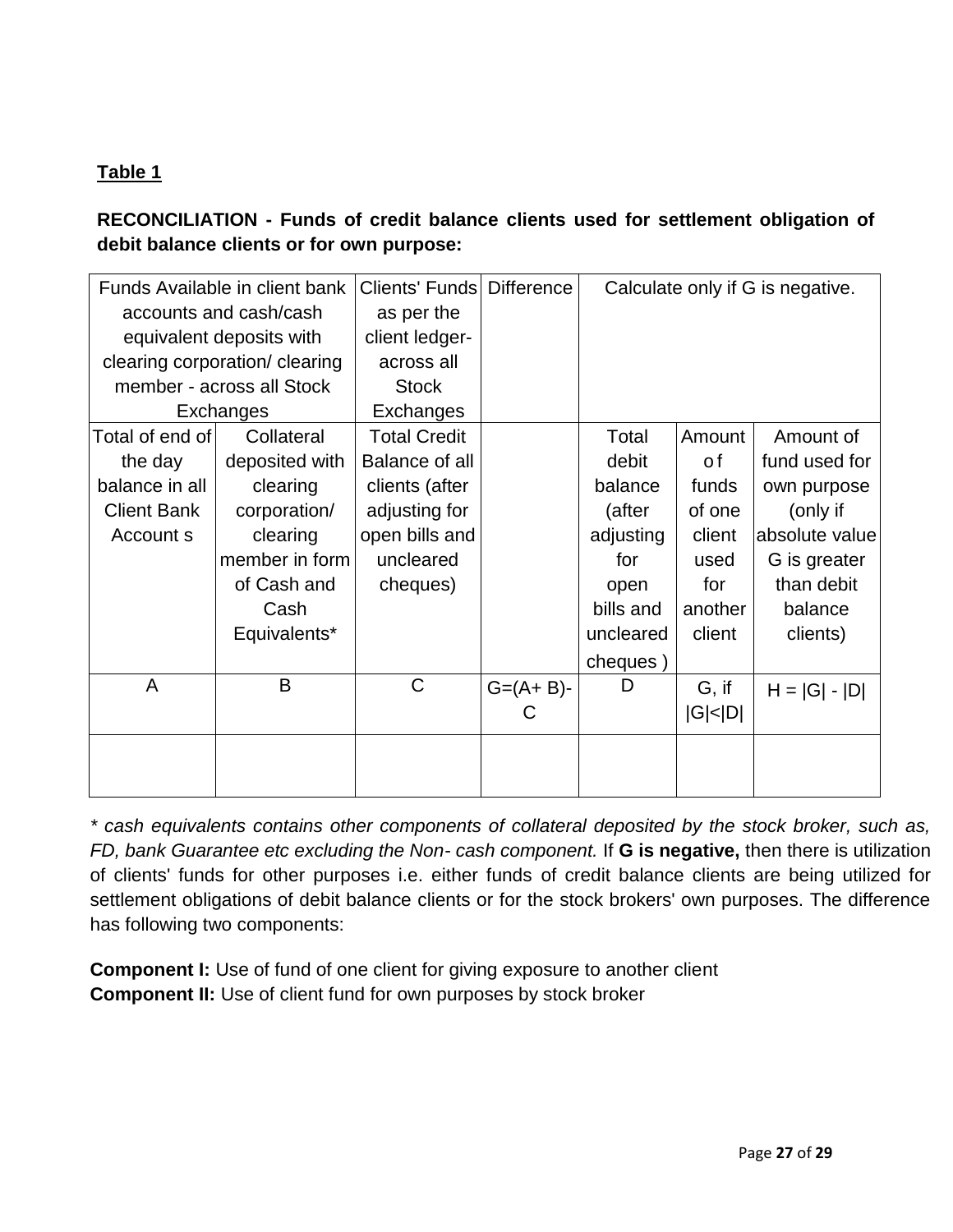Amount of funds of one client used for settlement obligation another client = Total Debit balances of all Clients (after adjusting for open bills and uncleared cheques)

**Misuse of client's fund for own purpose** = Absolute value of G - Total Debit balances of all clients (after adjusting for open bills and uncleared cheques)

## **Table 2**

## **RECONCILIATION - Funds of clients used for Margin obligation of proprietary trading:**

| G(if positive) -<br>own money                                 | Value of Own<br><b>Securities Deposited</b><br>as Collateral with<br>Clearing corporation/<br>Clearing member -<br>across all Stock<br>Exchanges | Non funded portion<br>of the Bank<br>Guarantee (F) -<br>across all Stock<br>Exchanges | Proprietary<br>margin<br>Obligation-<br>across all Stock<br>Exchanges | <b>Difference</b>     |
|---------------------------------------------------------------|--------------------------------------------------------------------------------------------------------------------------------------------------|---------------------------------------------------------------------------------------|-----------------------------------------------------------------------|-----------------------|
| G (from the<br>reconciliation<br>stage I -<br>positive value) | E                                                                                                                                                | F                                                                                     | P                                                                     | $I = P - (G + E + F)$ |
|                                                               |                                                                                                                                                  |                                                                                       |                                                                       |                       |

Proprietary Obligation mentioned in column P shall be the sum of cash margin obligations and derivative margin obligations for proprietary trading as on reporting day.